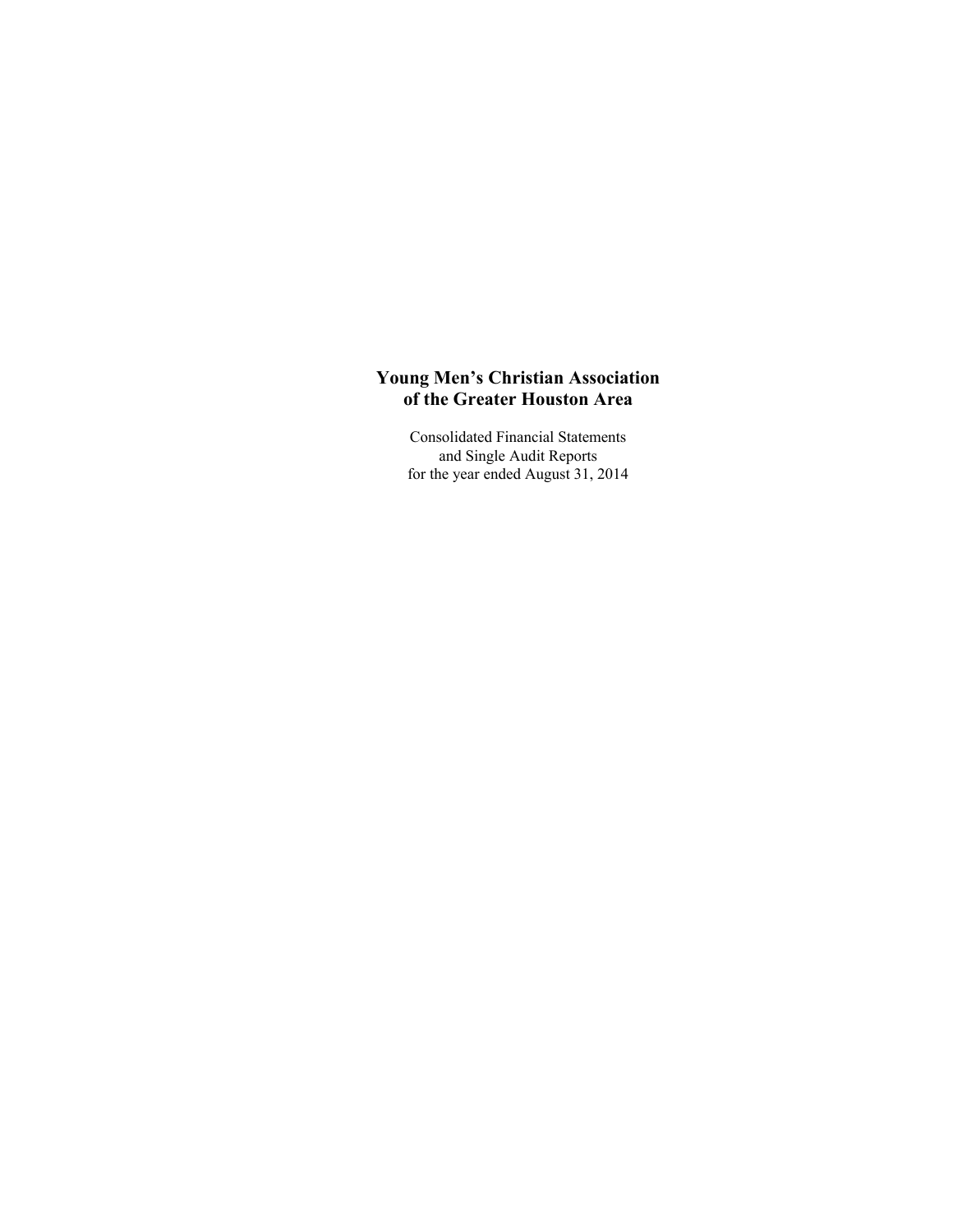Table of Contents

|                                                                                                                                                                                                                          | Page           |
|--------------------------------------------------------------------------------------------------------------------------------------------------------------------------------------------------------------------------|----------------|
| <b>Independent Auditors' Report</b>                                                                                                                                                                                      | $\mathbf{1}$   |
| <b>Financial Statements:</b>                                                                                                                                                                                             |                |
| Consolidated Statements of Financial Position as of August 31, 2014 and 2013                                                                                                                                             | $\mathfrak{Z}$ |
| Consolidated Statement of Activities for the year ended August 31, 2014                                                                                                                                                  | 4              |
| Consolidated Statement of Activities for the year ended August 31, 2013                                                                                                                                                  | 5              |
| Consolidated Statement of Functional Expenses for the year ended August 31, 2014                                                                                                                                         | 6              |
| Consolidated Statement of Functional Expenses for the year ended August 31, 2013                                                                                                                                         | $\tau$         |
| Consolidated Statements of Cash Flows for the years ended August 31, 2014 and 2013                                                                                                                                       | 8              |
| Notes to Consolidated Financial Statements for the years ended August 31, 2014 and 2013                                                                                                                                  | 9              |
| <b>Supplementary Information:</b>                                                                                                                                                                                        |                |
| Consolidating Statement of Financial Position as of August 31, 2014                                                                                                                                                      | 19             |
| Consolidating Statement of Activities for the year ended August 31, 2014                                                                                                                                                 | 20             |
| Schedule of Expenditures of Federal Awards for the year ended August 31, 2014                                                                                                                                            | 21             |
| Notes to Schedule of Expenditures of Federal Awards for the year ended August 31, 2014                                                                                                                                   | 24             |
| Independent Auditors' Report on Internal Control Over Financial Reporting and<br>on Compliance and Other Matters Based on an Audit of Financial Statements<br>Performed in Accordance with Government Auditing Standards | 25             |
| <b>Independent Auditors' Report on Compliance for Each Major Federal Program and</b><br>Report on Internal Control Over Compliance Required by OMB Circular A-133                                                        | 26             |
| Schedule of Findings and Questioned Costs for the year ended August 31, 2014                                                                                                                                             | 28             |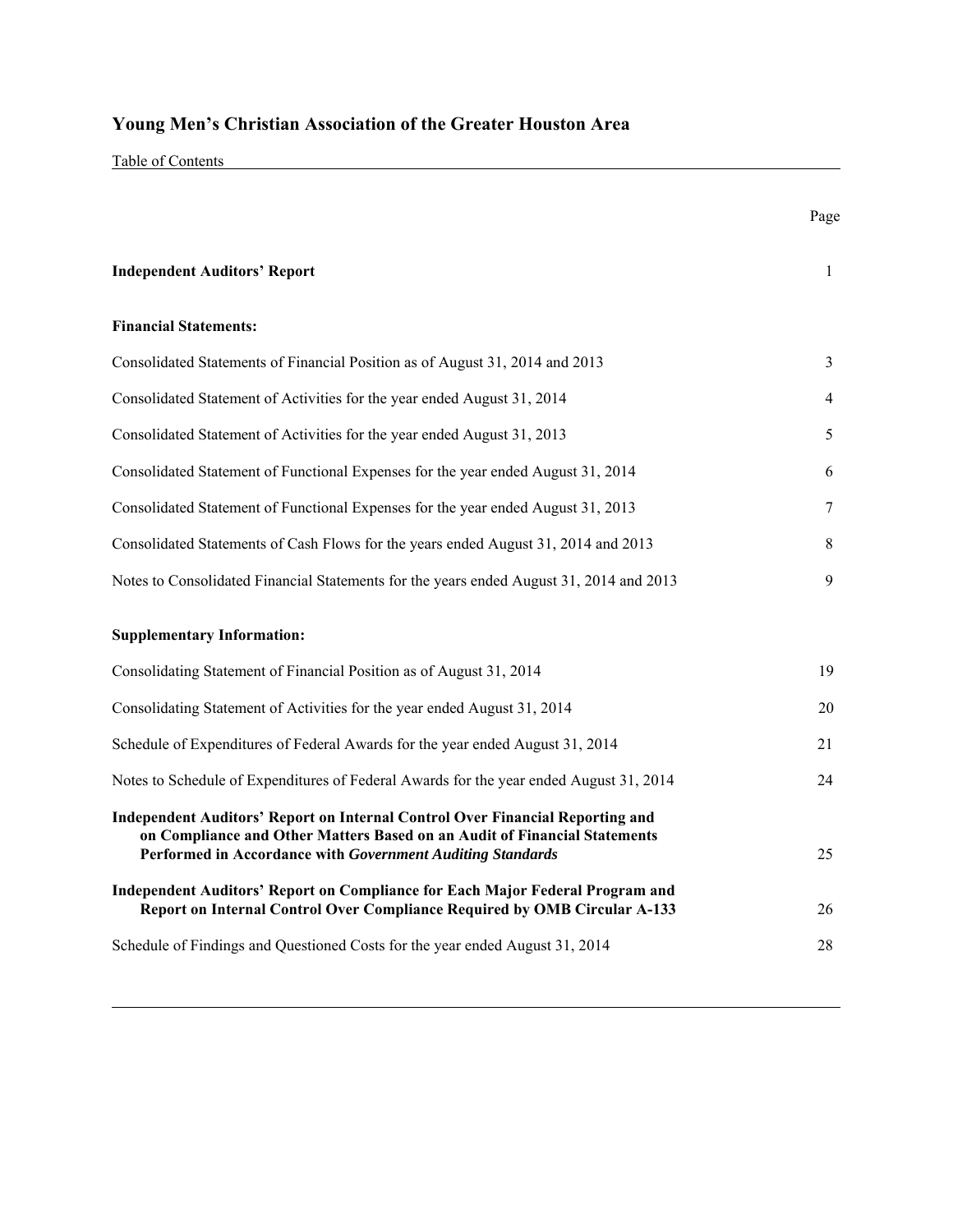

#### **Independent Auditors' Report**

To the Board of Directors of Young Men's Christian Association of the Greater Houston Area:

#### **Report on the Financial Statements**

We have audited the accompanying financial statements of Young Men's Christian Association of the Greater Houston Area (YMCA) and its affiliate, YMCA of the Greater Houston Area Endowment Foundation (collectively the Association), which comprise the consolidated statements of financial position as of August 31, 2014 and 2013 and the related consolidated statements of activities, of functional expenses, and of cash flows for the years then ended, and the related notes to the financial statements.

#### *Management's Responsibility for the Financial Statements*

Management is responsible for the preparation and fair presentation of these financial statements in accordance with accounting principles generally accepted in the United States of America; this includes the design, implementation, and maintenance of internal control relevant to the preparation and fair presentation of financial statements that are free from material misstatement, whether due to fraud or error.

#### *Auditors' Responsibility*

Our responsibility is to express an opinion on these financial statements based on our audits. We conducted our audits in accordance with auditing standards generally accepted in the United States of America and the standards applicable to financial audits contained in *Government Auditing Standards,* issued by the Comptroller General of the United States. Those standards require that we plan and perform our audits to obtain reasonable assurance about whether the financial statements are free from material misstatement.

An audit involves performing procedures to obtain audit evidence about the amounts and disclosures in the financial statements. The procedures selected depend on the auditors' judgment, including the assessment of the risks of material misstatement of the financial statements, whether due to fraud or error. In making those risk assessments, the auditor considers internal control relevant to the entity's preparation and fair presentation of the financial statements in order to design audit procedures that are appropriate in the circumstances, but not for the purpose of expressing an opinion on the effectiveness of the entity's internal control. Accordingly, we express no such opinion. An audit also includes evaluating the appropriateness of accounting policies used and the reasonableness of significant accounting estimates made by management, as well as evaluating the overall presentation of the financial statements.

We believe that the audit evidence we have obtained is sufficient and appropriate to provide a basis for our audit opinion.

#### *Opinion*

In our opinion, the financial statements referred to above present fairly, in all material respects, the consolidated financial position of the Association as of August 31, 2014 and 2013 and the changes in their net assets and their cash flows for the years then ended in accordance with accounting principles generally accepted in the United States of America.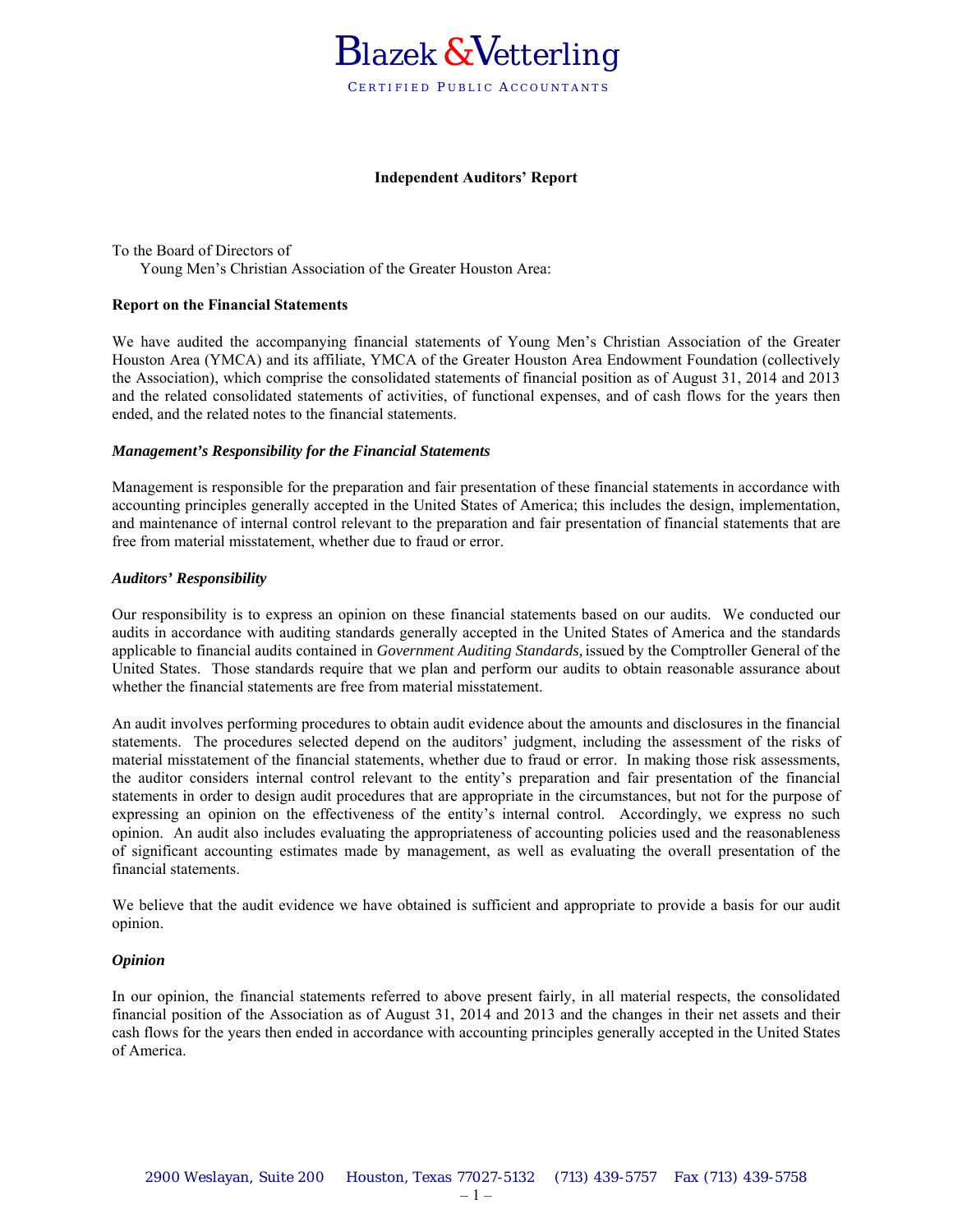#### *Supplementary Information*

Our audit was conducted for the purpose of forming an opinion on the consolidated financial statements as a whole. Supplementary information included in the schedule of expenditures of federal awards for the year ended August 31, 2014 as required by Office of Management and Budget Circular A-133*, Audits of States, Local Governments, and Non-Profit Organizations*, is presented for purposes of additional analysis and is not a required part of the consolidated financial statements. Such information is the responsibility of management and was derived from and relates directly to the underlying accounting and other records used to prepare the financial statements. The information has been subjected to the auditing procedures applied in the audit of the financial statements and certain additional procedures, including comparing and reconciling such information directly to the underlying accounting and other records used to prepare the financial statements or to the financial statements themselves, and other additional procedures in accordance with auditing standards generally accepted in the United States of America. In our opinion, the information is fairly stated, in all material respects, in relation to the consolidated financial statements as a whole.

#### **Report Required by Government Auditing Standards**

In accordance with *Government Auditing Standards*, we have also issued our report dated December 16, 2014 on our consideration of the Association's internal control over financial reporting and on our tests of its compliance with certain provisions of laws, regulations, contracts, and grant agreements and other matters. The purpose of that report is to describe the scope of our testing of internal control over financial reporting and compliance and the results of that testing, and not to provide an opinion on internal control over financial reporting or on compliance. That report is an integral part of an audit performed in accordance with *Government Auditing Standards* in considering the Association's internal control over financial reporting and compliance.

Blazek & Vetterling

December 16, 2014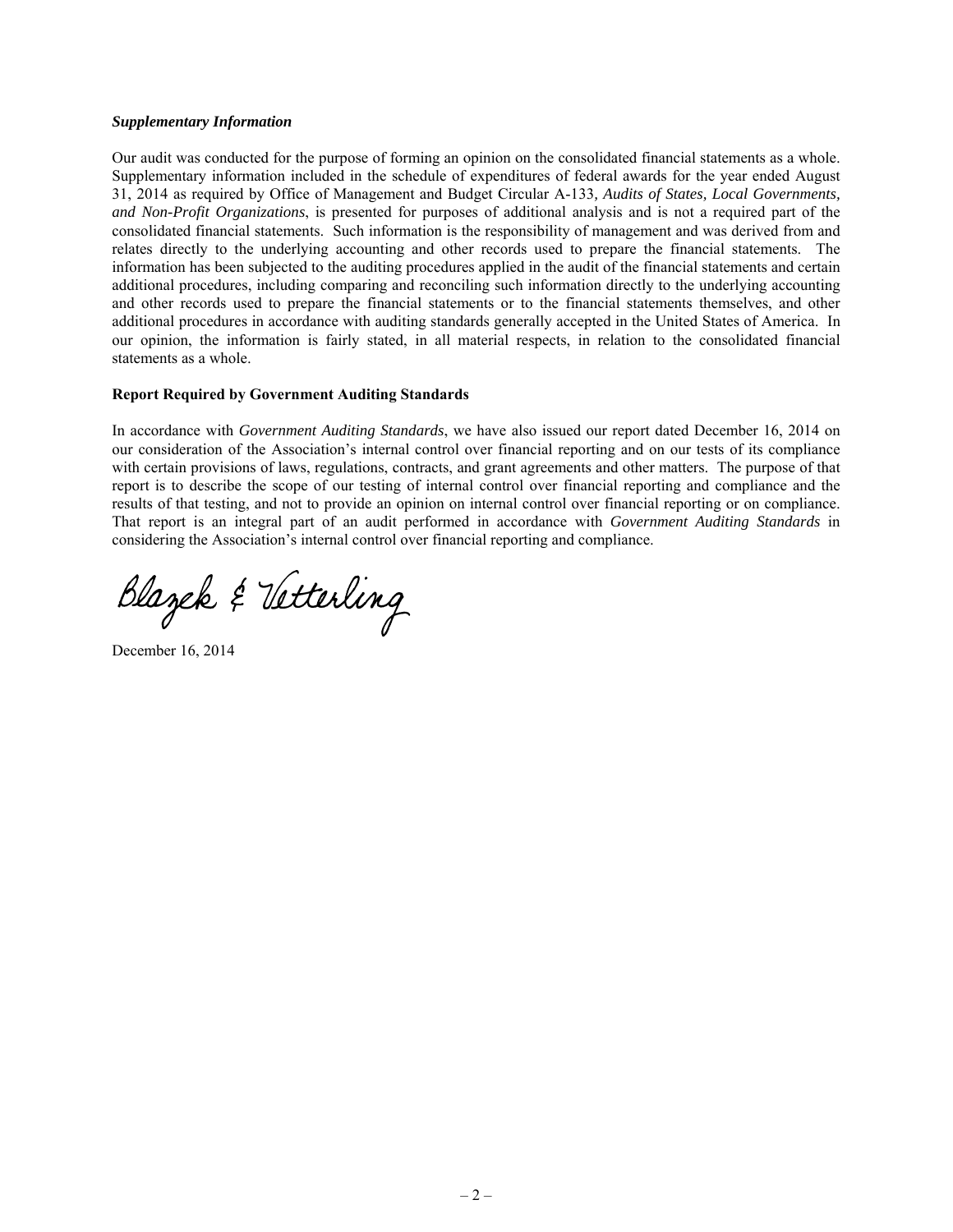Consolidated Statements of Financial Position as of August 31, 2014 and 2013

|                                                                       | 2014                      | 2013            |
|-----------------------------------------------------------------------|---------------------------|-----------------|
| <b>ASSETS</b>                                                         |                           |                 |
| Cash                                                                  | \$<br>5,719,316           | \$<br>2,855,883 |
| Accounts receivable                                                   | 1,129,529                 | 1,104,866       |
| United Way allocation receivable                                      | 883,157                   | 883,880         |
| Prepaid expenses and other assets                                     | 946,002                   | 883,934         |
| Operating pledges receivable, net (Note 2)                            | 516,957                   | 665,887         |
| Property held for resale                                              | 1,036,375                 | 6,881,518       |
| Bond issuance costs                                                   | 4,157,989                 | 3,272,044       |
| Investments (Notes 3 and 4)                                           | 61,174,830                | 56,160,053      |
| Bond proceeds held in trust (Note 8)                                  | 5,670,222                 | 5,670,222       |
| Pledges receivable restricted for building construction, net (Note 2) | 3,475,941                 | 5,109,077       |
| Derivative agreements (Notes 4 and 7)                                 |                           | 175,347         |
| Property and equipment, net (Note 5)                                  | 235,734,736               | 239,676,652     |
| <b>TOTAL ASSETS</b>                                                   | \$320,445,054             | \$323,339,363   |
| <b>LIABILITIES AND NET ASSETS</b>                                     |                           |                 |
| Liabilities:                                                          |                           |                 |
| Accounts payable                                                      | $\mathbb{S}$<br>2,327,913 | \$<br>2,530,182 |
| Construction payable                                                  |                           | 495,931         |
| Accrued expenses                                                      | 2,699,674                 | 2,310,095       |
| Bond interest and fees payable                                        | 470,077                   | 163,508         |
| Funds held for others                                                 | 19,544                    | 36,280          |
| Deferred revenue                                                      | 2,844,450                 | 3,413,119       |
| Split-interest agreement liabilities (Note 6)                         | 140,492                   | 463,259         |
| Derivative agreements (Notes 4 and 7)                                 | 197,611                   |                 |
| Bonds payable (Note 8)                                                | 152,309,870               | 154,568,372     |
| <b>Total liabilities</b>                                              | 161,009,631               | 163,980,746     |
| Net assets (Note 10):                                                 |                           |                 |
| Unrestricted                                                          | 153,388,220               | 154,003,278     |
| Temporarily restricted (Note 9)                                       | 4,676,096                 | 3,957,152       |
| Permanently restricted                                                | 1,371,107                 | 1,398,187       |
| Total net assets                                                      | 159,435,423               | 159,358,617     |
| TOTAL LIABILITIES AND NET ASSETS                                      | \$ 320,445,054            | \$323,339,363   |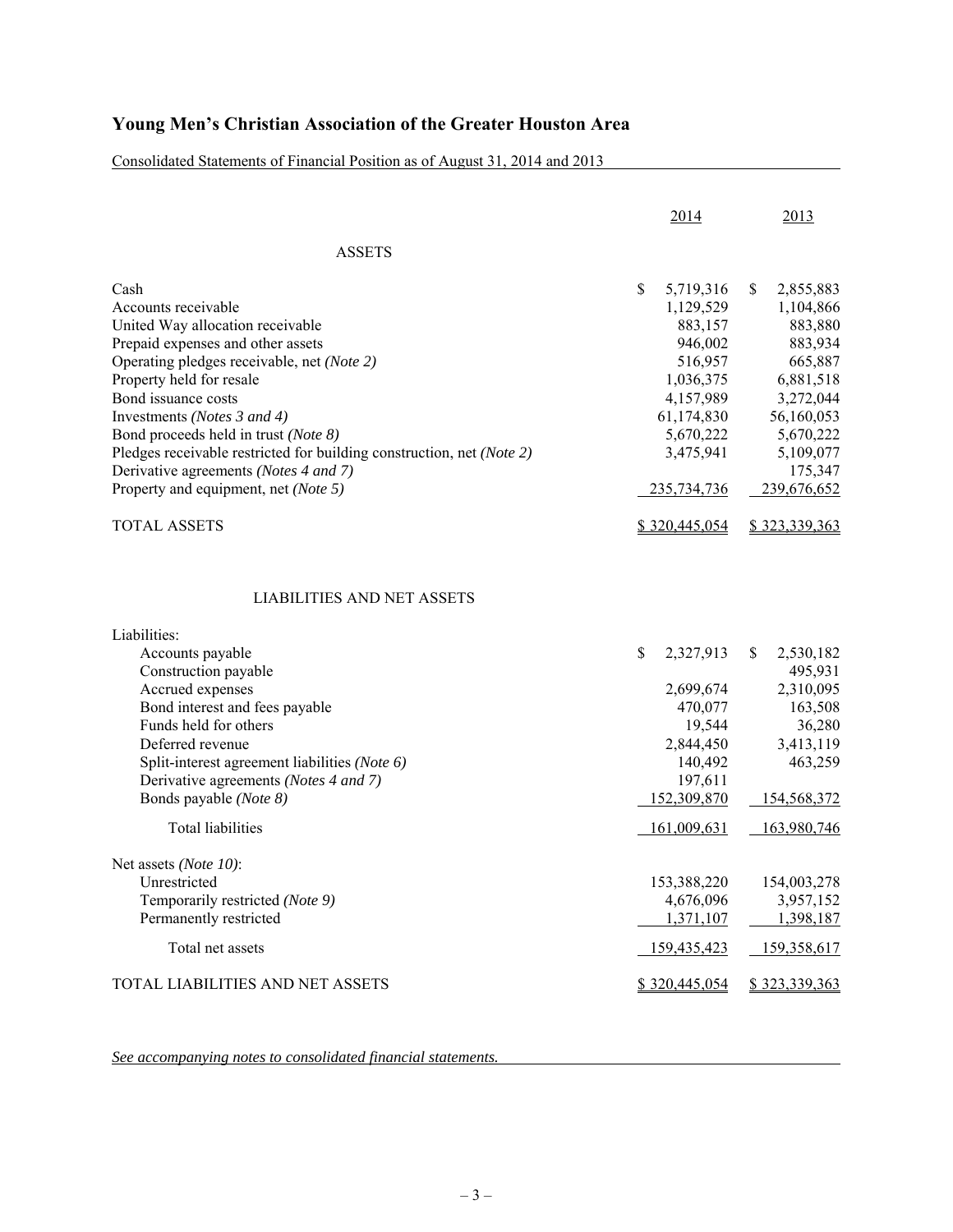Consolidated Statement of Activities for the year ended August 31, 2014

|                                                                                                                                                                                                      | <b>UNRESTRICTED</b>                                                                             | TEMPORARILY<br><b>RESTRICTED</b> | PERMANENTLY<br><b>RESTRICTED</b> | <b>TOTAL</b>                                                                                    |
|------------------------------------------------------------------------------------------------------------------------------------------------------------------------------------------------------|-------------------------------------------------------------------------------------------------|----------------------------------|----------------------------------|-------------------------------------------------------------------------------------------------|
| <b>OPERATING REVENUE:</b>                                                                                                                                                                            |                                                                                                 |                                  |                                  |                                                                                                 |
| Membership dues and fees<br>Program fees and residency income<br>Government grants and contracts (Note 12)<br>Contributions<br>United Way allocation<br>Other grants and contracts<br>Special events | 58,800,630<br>S.<br>37,245,688<br>6,768,840<br>5,815,953<br>2,843,648<br>1,887,531<br>1,603,001 | \$<br>2,224,972                  |                                  | \$<br>58,800,630<br>37,245,688<br>6,768,840<br>8,040,925<br>2,843,648<br>1,887,531<br>1,603,001 |
| Direct donor benefit costs<br>Investment return, net (Note 3)<br>Loss on sale of property<br>Other income                                                                                            | (621, 944)<br>3,205,677<br>(2,686,355)<br>266,970                                               | 232,571                          |                                  | (621, 944)<br>3,438,248<br>(2,686,355)<br>266,970                                               |
| Total operating revenue                                                                                                                                                                              | 115,129,639                                                                                     | 2,457,543                        |                                  | 117,587,182                                                                                     |
| Net assets released from restrictions:<br>Expenditure for program purposes<br>Capital expenditures<br>Donor redesignation                                                                            | 910,774<br>827,825<br>27,080                                                                    | (910, 774)<br>(827, 825)         | (27,080)                         |                                                                                                 |
| Total                                                                                                                                                                                                | 116,895,318                                                                                     | 718,944                          | (27,080)                         | 117,587,182                                                                                     |
| <b>OPERATING EXPENSES:</b>                                                                                                                                                                           |                                                                                                 |                                  |                                  |                                                                                                 |
| Program services<br>Management and general<br>Fundraising                                                                                                                                            | 102,618,624<br>12,791,631<br>1,727,163                                                          |                                  |                                  | 102,618,624<br>12,791,631<br>1,727,163                                                          |
| Total operating expenses                                                                                                                                                                             | 117,137,418                                                                                     |                                  |                                  | 117,137,418                                                                                     |
| Changes in net assets from operating activities                                                                                                                                                      | (242,100)                                                                                       | 718,944                          | (27,080)                         | 449,764                                                                                         |
| Change in value of derivative<br>agreements (Note 7)                                                                                                                                                 | (372,958)                                                                                       |                                  |                                  | (372,958)                                                                                       |
| <b>CHANGES IN NET ASSETS</b>                                                                                                                                                                         | (615,058)                                                                                       | 718,944                          | (27,080)                         | 76,806                                                                                          |
| Net assets, beginning of year                                                                                                                                                                        | 154,003,278                                                                                     | 3,957,152                        | 1,398,187                        | 159,358,617                                                                                     |
| Net assets, end of year                                                                                                                                                                              | \$153,388,220                                                                                   | 4,676,096<br>S                   | 1,371,107<br>S                   | \$159,435,423                                                                                   |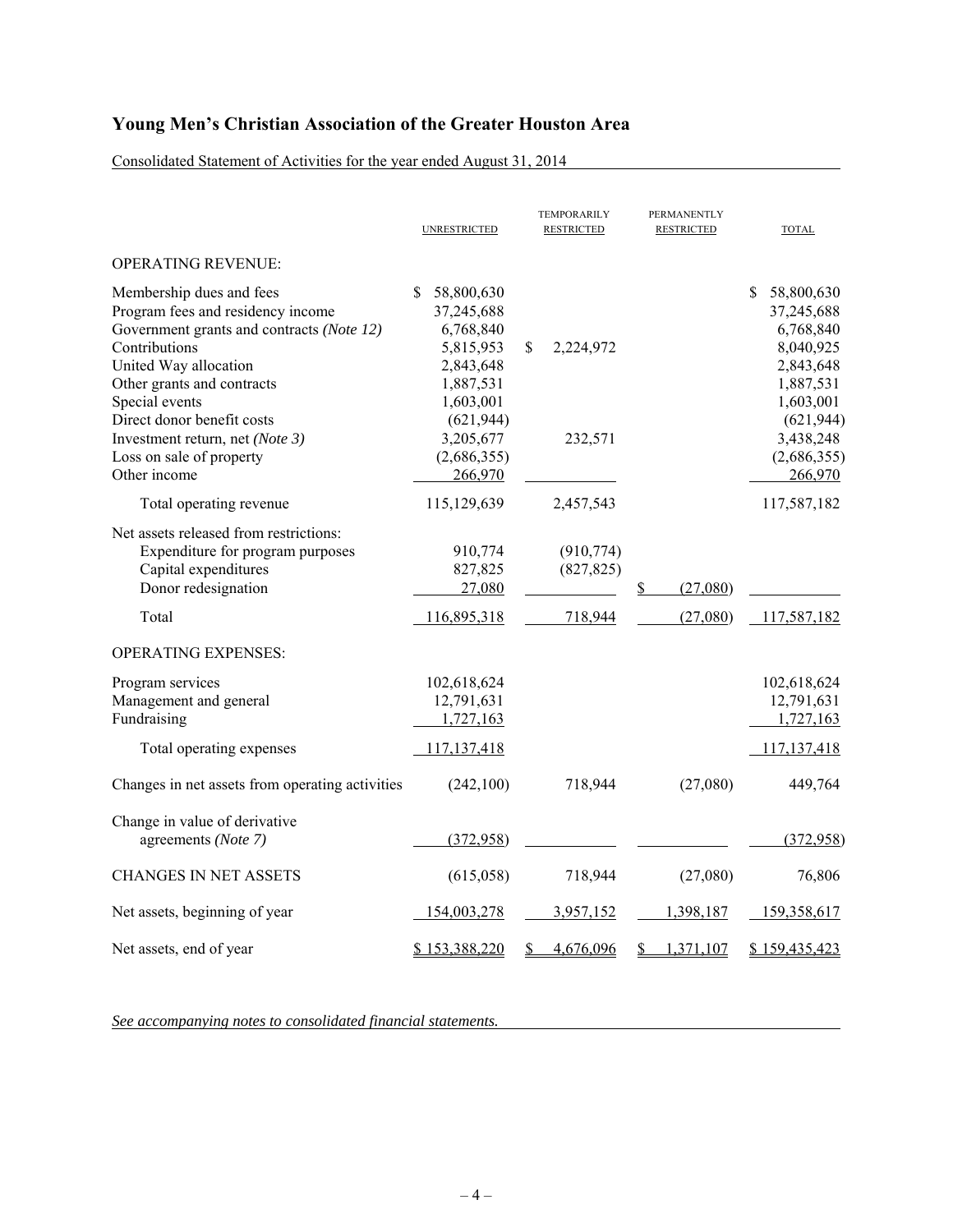Consolidated Statement of Activities for the year ended August 31, 2013

|                                                                                                                                                                                                      | <b>TEMPORARILY</b><br>UNRESTRICTED<br><b>RESTRICTED</b>                                         |                              | PERMANENTLY<br><b>RESTRICTED</b> | <b>TOTAL</b>                                                                                    |  |
|------------------------------------------------------------------------------------------------------------------------------------------------------------------------------------------------------|-------------------------------------------------------------------------------------------------|------------------------------|----------------------------------|-------------------------------------------------------------------------------------------------|--|
| <b>OPERATING REVENUE:</b>                                                                                                                                                                            |                                                                                                 |                              |                                  |                                                                                                 |  |
| Membership dues and fees<br>Program fees and residency income<br>Government grants and contracts (Note 12)<br>Contributions<br>United Way allocation<br>Other grants and contracts<br>Special events | 56,458,588<br>S.<br>34,709,093<br>6,759,604<br>5,532,157<br>2,854,399<br>1,759,356<br>1,286,279 | 3,774,374<br>\$              | 22,255<br>S                      | \$<br>56,458,588<br>34,709,093<br>6,759,604<br>9,328,786<br>2,854,399<br>1,759,356<br>1,286,279 |  |
| Direct donor benefit costs<br>Investment return, net (Note 3)<br>Loss on sale of property<br>Other income                                                                                            | (601, 300)<br>(600, 370)<br>(1,577,306)<br>571,484                                              | 169,008                      |                                  | (601, 300)<br>(431, 362)<br>(1,577,306)<br>571,484                                              |  |
| Total operating revenue                                                                                                                                                                              | 107,151,984                                                                                     | 3,943,382                    | 22,255                           | 111,117,621                                                                                     |  |
| Net assets released from restrictions:<br>Expenditure for program purposes<br>Donor redesignation                                                                                                    | 877,243<br>10,425,673                                                                           | (877, 243)<br>(10, 425, 673) |                                  |                                                                                                 |  |
| Total                                                                                                                                                                                                | 118,454,900                                                                                     | (7,359,534)                  | 22,255                           | 111,117,621                                                                                     |  |
| <b>OPERATING EXPENSES:</b>                                                                                                                                                                           |                                                                                                 |                              |                                  |                                                                                                 |  |
| Program services<br>Management and general<br>Fundraising                                                                                                                                            | 97,659,804<br>13,302,331<br>1,389,256                                                           |                              |                                  | 97,659,804<br>13,302,331<br>1,389,256                                                           |  |
| Total operating expenses                                                                                                                                                                             | 112,351,391                                                                                     |                              |                                  | 112,351,391                                                                                     |  |
| Changes in net assets from operating activities                                                                                                                                                      | 6,103,509                                                                                       | (7,359,534)                  | 22,255                           | (1,233,770)                                                                                     |  |
| Return of donor contribution (Note 13)                                                                                                                                                               | (1,000,000)                                                                                     |                              |                                  | (1,000,000)                                                                                     |  |
| Change in value of derivative<br>agreements (Note 7)                                                                                                                                                 | 175,347                                                                                         |                              |                                  | 175,347                                                                                         |  |
| <b>CHANGES IN NET ASSETS</b>                                                                                                                                                                         | 5,278,856                                                                                       | (7,359,534)                  | 22,255                           | (2,058,423)                                                                                     |  |
| Net assets, beginning of year                                                                                                                                                                        | 148,724,422                                                                                     | 11,316,686                   | 1,375,932                        | 161,417,040                                                                                     |  |
| Net assets, end of year                                                                                                                                                                              | \$154,003,278                                                                                   | 3,957,152<br>S               | 1,398,187<br>S                   | \$159,358,617                                                                                   |  |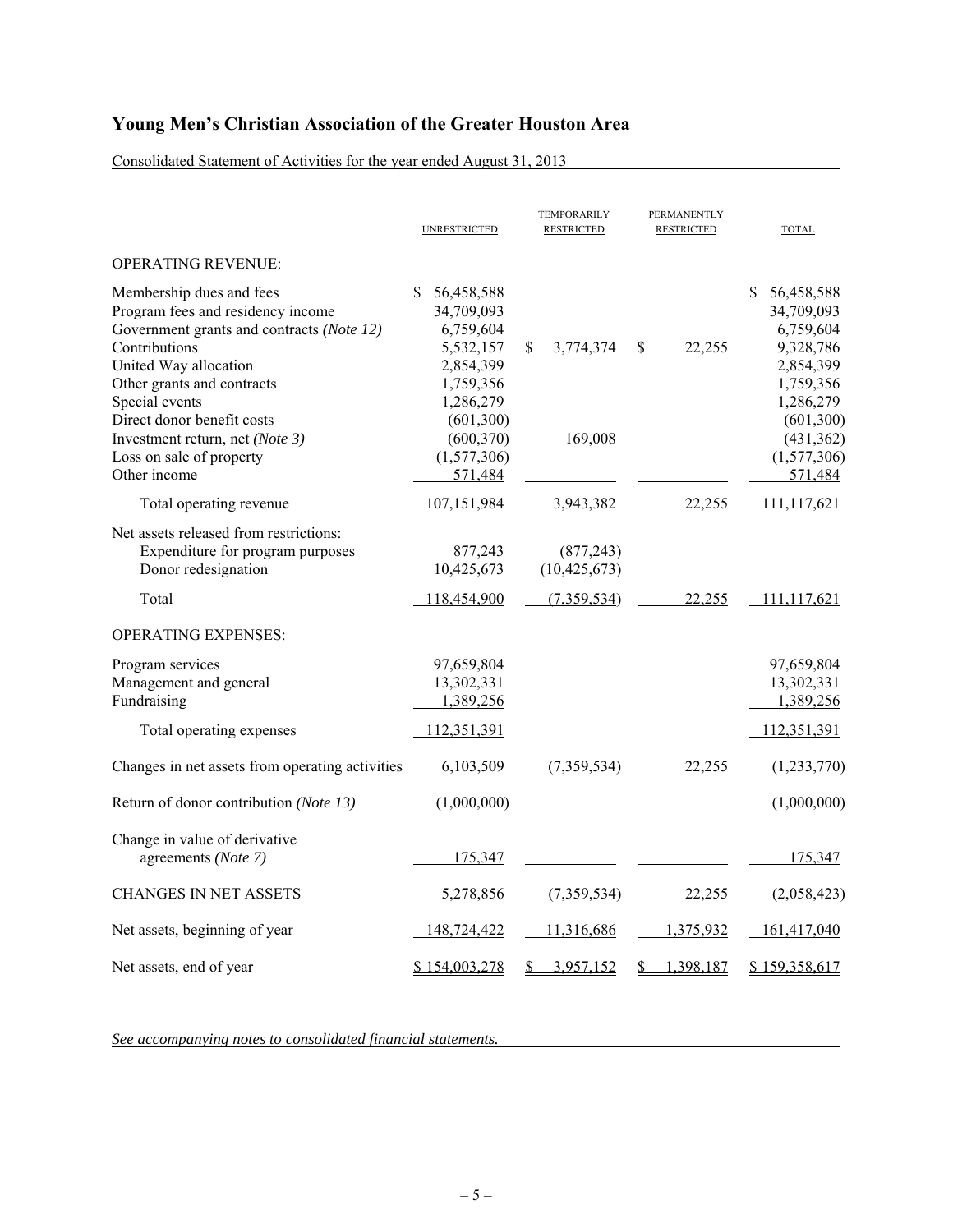|                                             | <b>PROGRAM</b>   | <b>MANAGEMENT</b>          |                    |                      |
|---------------------------------------------|------------------|----------------------------|--------------------|----------------------|
|                                             | <b>SERVICES</b>  | AND GENERAL                | <b>FUNDRAISING</b> | <b>TOTAL</b>         |
| Salaries, related taxes, and benefits       | 56,617,764<br>S. | <sup>\$</sup><br>6,240,491 | \$.<br>1,271,546   | 64,129,801<br>\$.    |
| Occupancy                                   | 14,176,473       | 557,444                    | 31,801             | 14,765,718           |
| Depreciation                                | 8,917,453        | 840,900                    | 19,556             | 9,777,909            |
| Supplies                                    | 6,203,555        | 202,904                    | 33,625             | 6,440,084            |
| Interest expense and other bond costs       | 4,552,091        | 439,237                    |                    | 4,991,328            |
| Professional fees and contract services     | 2,565,231        | 848,272                    | 114,300            | 3,527,803            |
| Communications                              | 1,399,791        | 1,094,999                  | 96,318             | 2,591,108            |
| Specific assistance to individuals          | 2,358,864        |                            |                    | 2,358,864            |
| Travel and transportation                   | 1,601,286        | 252,370                    | 56,235             | 1,909,891            |
| Equipment rental and maintenance            | 1,479,587        | 50,973                     |                    | 1,530,560            |
| Printing, publication, and promotion        | 233,457          | 1,243,085                  | 2,569              | 1,479,111            |
| Allocations to service providers            | 1,138,860        |                            |                    | 1,138,860            |
| Camping activity costs                      | 904,777          |                            |                    | 904,777              |
| Professional development and staff training | 306,006          | 241,749                    | 3,970              | 551,725              |
| Membership dues                             | 81,420           | 378,538                    | 17,552             | 477,510              |
| Conferences, conventions, and meetings      | 22,931           | 193,263                    | 75,919             | 292,113              |
| Postage and shipping                        | 59,078           | 72,417                     | 2,087              | 133,582              |
| Other                                       |                  | 134,989                    | 1,685              | 136,674              |
| Total expenses                              | \$102,618,624    | 12,791,631<br>S.           | 1,727,163<br>S     | <u>\$117,137,418</u> |

Consolidated Statement of Functional Expenses for the year ended August 31, 2014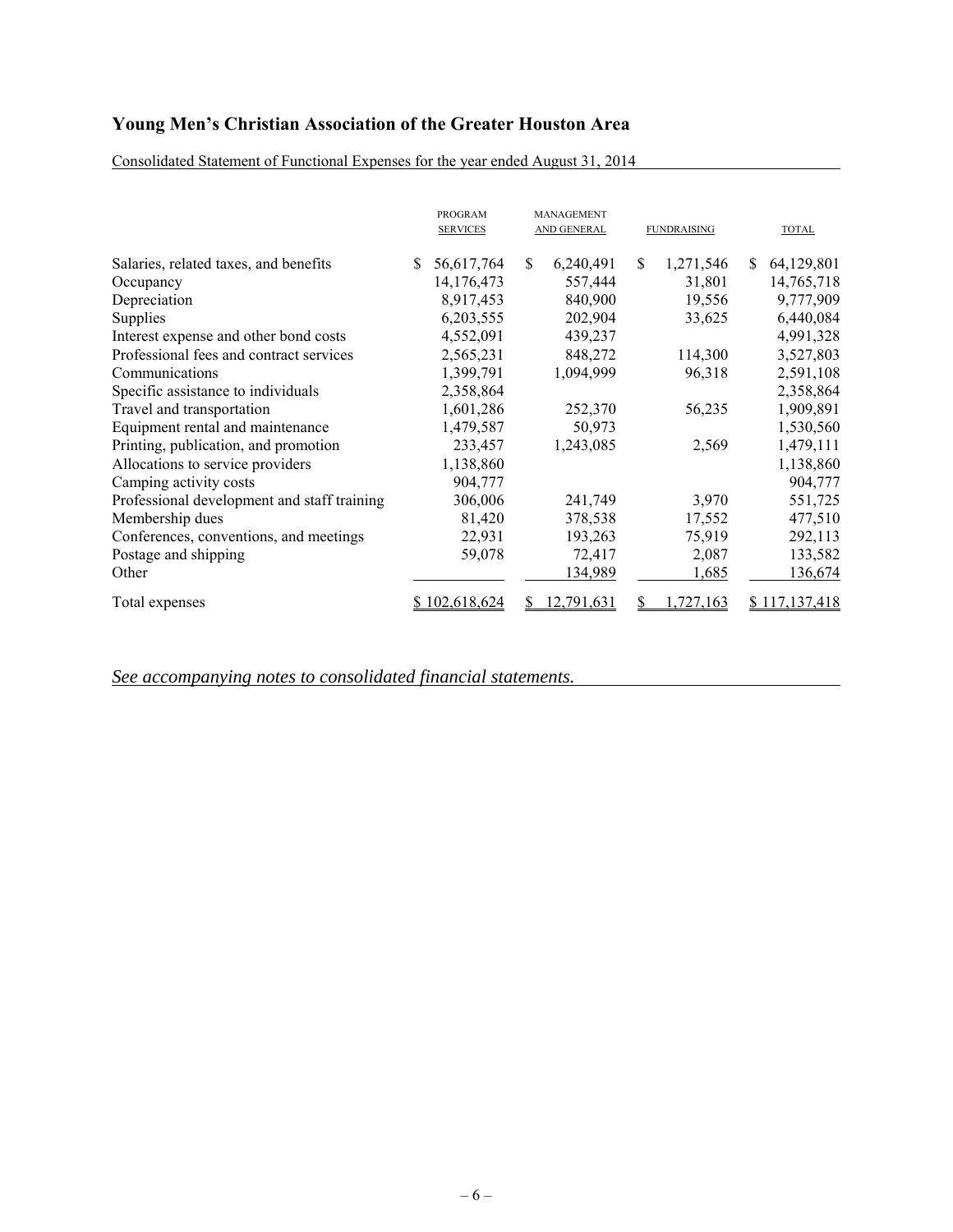| Consolidated Statement of Functional Expenses for the year ended August 31, 2013 |  |  |
|----------------------------------------------------------------------------------|--|--|
|                                                                                  |  |  |

|                                             |   | <b>PROGRAM</b><br><b>SERVICES</b> |               | <b>MANAGEMENT</b><br>AND GENERAL |     | <b>FUNDRAISING</b> |   | <b>TOTAL</b>         |
|---------------------------------------------|---|-----------------------------------|---------------|----------------------------------|-----|--------------------|---|----------------------|
| Salaries, related taxes, and benefits       | S | 53,443,701                        | <sup>\$</sup> | 6,588,732                        | \$. | 1,115,400          | S | 61, 147, 833         |
| Occupancy                                   |   | 13, 341, 476                      |               | 355,080                          |     | 71,186             |   | 13,767,742           |
| Depreciation                                |   | 8,691,777                         |               | 819,619                          |     | 19,061             |   | 9,530,457            |
| Supplies                                    |   | 6,178,076                         |               | 167,893                          |     | 45,521             |   | 6,391,490            |
| Interest expense and other bond costs       |   | 3,426,433                         |               | 322,400                          |     |                    |   | 3,748,833            |
| Professional fees and contract services     |   | 3,004,307                         |               | 1,850,955                        |     | 82,788             |   | 4,938,050            |
| Communications                              |   | 814,534                           |               | 870,857                          |     | 12,271             |   | 1,697,662            |
| Specific assistance to individuals          |   | 2,267,790                         |               |                                  |     |                    |   | 2,267,790            |
| Travel and transportation                   |   | 1,578,557                         |               | 190,382                          |     | 29,792             |   | 1,798,731            |
| Equipment rental and maintenance            |   | 1,196,775                         |               | 69,393                           |     |                    |   | 1,266,168            |
| Printing, publication, and promotion        |   | 824,328                           |               | 1,261,947                        |     | 2,170              |   | 2,088,445            |
| Allocations to service providers            |   | 1,464,877                         |               |                                  |     |                    |   | 1,464,877            |
| Camping activity costs                      |   | 734,235                           |               |                                  |     |                    |   | 734,235              |
| Professional development and staff training |   | 407,703                           |               | 49,935                           |     | 1,791              |   | 459,429              |
| Membership dues                             |   | 81,575                            |               | 338,255                          |     | 5,834              |   | 425,664              |
| Conferences, conventions, and meetings      |   | 109,772                           |               | 149,756                          |     | 1,306              |   | 260,834              |
| Postage and shipping                        |   | 58,435                            |               | 70,795                           |     | 1,940              |   | 131,170              |
| Other                                       |   | 35,453                            |               | 196,332                          |     | 196                |   | 231,981              |
| Total expenses                              |   | 97,659,804                        | S             | 13,302,331                       | S   | 1,389,256          |   | <u>\$112,351,391</u> |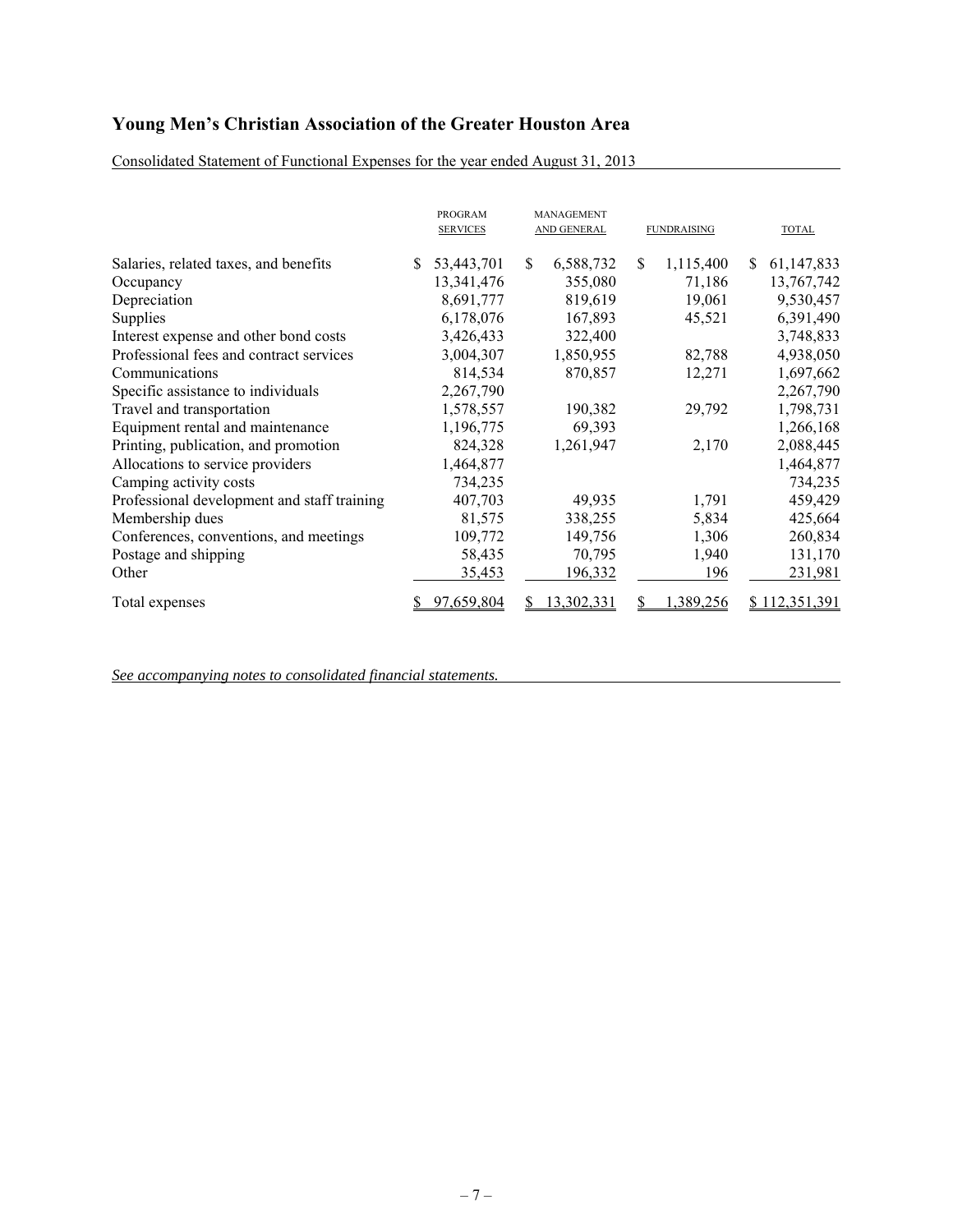Consolidated Statements of Cash Flows for the years ended August 31, 2014 and 2013

|                                                                     | 2014             | 2013                   |
|---------------------------------------------------------------------|------------------|------------------------|
| CASH FLOWS FROM OPERATING ACTIVITIES:                               |                  |                        |
| Changes in net assets                                               | \$<br>76,806     | \$<br>(2,058,423)      |
| Adjustments to reconcile changes in net assets to net cash          |                  |                        |
| provided by operating activities:                                   |                  |                        |
| Contributions restricted for building construction                  | (1,328,358)      | (3,096,156)            |
| Net realized and unrealized (gain) loss on investments              | (1,879,292)      | 2,507,942              |
| Loss on sale of property and equipment                              | 2,686,355        | 1,577,306              |
| Depreciation                                                        | 9,777,909        | 9,530,457              |
| Amortization of bond issuance costs                                 | 100,000          | 81,039                 |
| Change in value of derivative agreements                            | 372,958          | (175, 347)             |
| Changes in operating assets and liabilities:<br>Accounts receivable |                  |                        |
| United Way allocation receivable                                    | (24, 663)<br>723 | (281, 572)<br>(2, 446) |
| Prepaid expenses and other assets                                   | (62,068)         | 51,260                 |
| Operating pledges receivable                                        | 148,930          | (665, 887)             |
| Accounts payable and accrued expenses                               | 187,310          | (261,703)              |
| Bond interest and fees payable                                      | 306,569          | (575, 041)             |
| Funds held for others                                               | (16, 736)        | (76, 749)              |
| Deferred revenue                                                    | (568, 669)       | (186, 219)             |
| Split-interest agreement liabilities                                | (322, 767)       | 154,551                |
| Net cash provided by operating activities                           | 9,455,007        | 6,523,012              |
| CASH FLOWS FROM INVESTING ACTIVITIES:                               |                  |                        |
| Purchases of investments                                            | (19, 165, 723)   | (27, 541, 124)         |
| Proceeds from sale of investments                                   | 13,488,101       | 49,333,419             |
| Net change in money market mutual funds held as investments         | 2,542,137        | (2,016,257)            |
| Purchases of property and equipment                                 | (8,944,667)      | (16, 934, 158)         |
| Proceeds from sale of property and equipment                        | 5,771,531        | 9,432,505              |
| Net cash provided (used) by investing activities                    | (6,308,621)      | 12,274,385             |
| <b>CASH FLOWS FROM FINANCING ACTIVITIES:</b>                        |                  |                        |
| Change in bond proceeds held in trust                               |                  | 4,337,452              |
| Payments on bonds                                                   | (2,258,502)      | (41,796,628)           |
| Capitalized bond issuance costs                                     | (985, 945)       | (1,259,588)            |
| Proceeds from contributions restricted for building construction    | 2,961,494        | 4,180,755              |
| Net cash used by financing activities                               | (282, 953)       | (34, 538, 009)         |
| NET CHANGE IN CASH                                                  | 2,863,433        | (15,740,612)           |
| Cash, beginning of year                                             | 2,855,883        | 18,596,495             |
| Cash, end of year                                                   | 5,719,316        | 2,855,883              |
| Supplemental disclosure of cash flow information:<br>Interest paid  | \$3,874,964      | \$1,733,293            |
|                                                                     |                  |                        |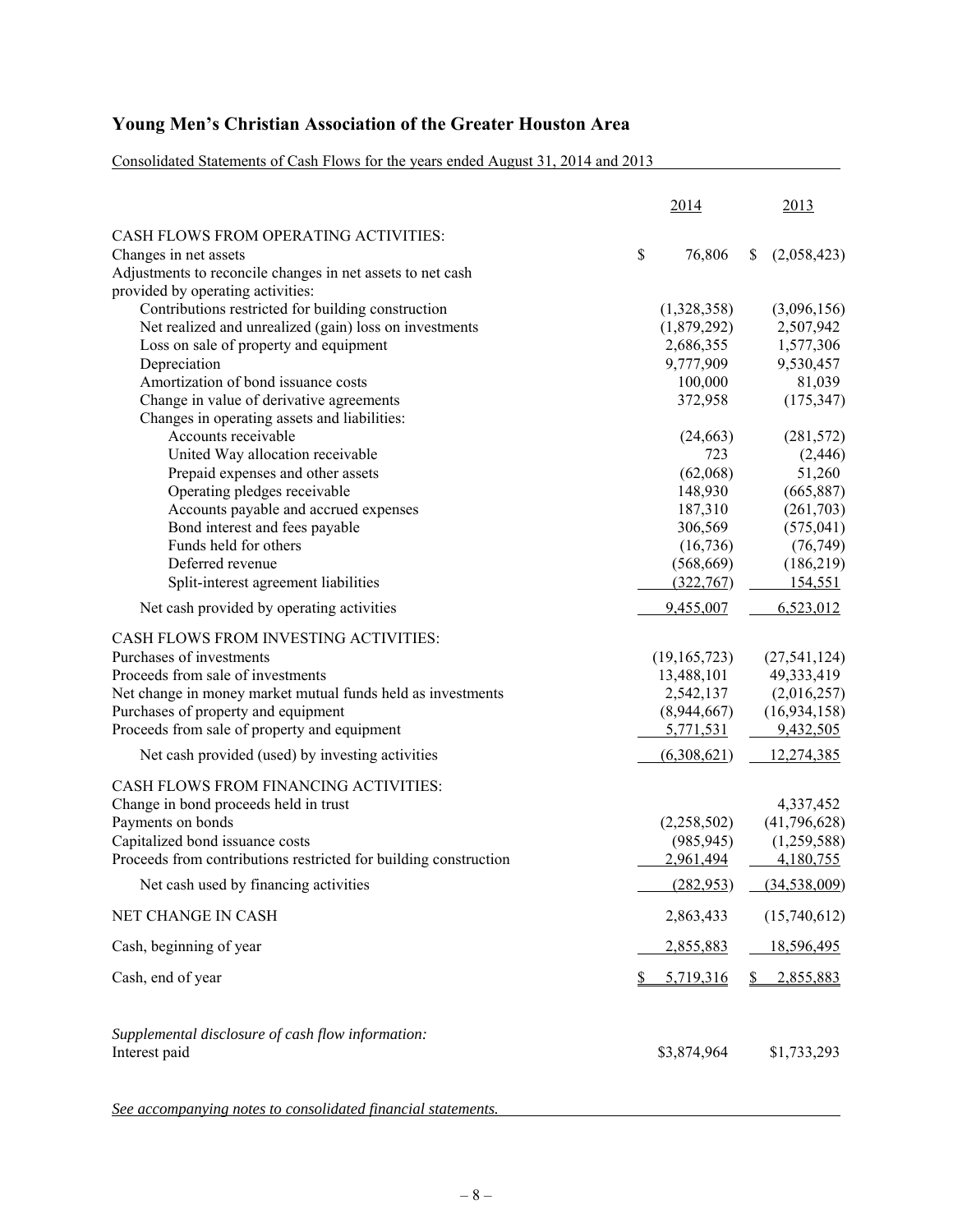Notes to Consolidated Financial Statements for the years ended August 31, 2014 and 2013

#### **NOTE 1 – ORGANIZATION AND SUMMARY OF SIGNIFICANT ACCOUNTING POLICIES**

Organization – Young Men's Christian Association of the Greater Houston Area (the YMCA) was founded in 1886 to put Judeo-Christian principles into practice through programs that build healthy spirit, mind, and body for all. The YMCA seeks to promote its mission and core values by focusing on Youth Development, Healthy Living and Social Responsibility in programs conducted at 38 centers, 1 resident camp, 19 apartment outreach sites, and 210 childcare sites. The YMCA is committed to improving the quality of life through programs and services which provide opportunities for people to reach their highest potential, develop a positive attitude of self and others, appreciate good health and fitness, acquire a value system, and maintain spiritual awareness that manifests itself in our daily lives.

YMCA of the Greater Houston Area Endowment Foundation (the Foundation) was incorporated in 1997 to furnish assistance and support to the charitable and educational undertakings of the YMCA.

Basis of consolidation – These financial statements include the consolidated assets, liabilities, net assets and activities of the YMCA and the Foundation (collectively the Association). All balances and transactions between the consolidated entities have been eliminated.

Federal income tax status – The YMCA and the Foundation are exempt from federal income taxes under §501(c)(3) of the Internal Revenue Code. The YMCA is classified as a public charity under §509(a)(2). The Foundation is classified as a public charity under  $\S509(a)(3)$  as a Type I supporting organization. The YMCA and the Foundation file annual federal information returns that are subject to routine examination; however, there are no examinations for any tax periods currently in progress. The Association believes it is no longer subject to examinations of returns for tax years ending before August 31, 2011.

Cash concentration – Bank deposits exceed the federally insured limit per depositor per institution.

Pledges receivable that are expected to be collected within one year are recorded at net realizable value. Amounts expected to be collected in future years are discounted to estimate the present value of future cash flows. Discounts are computed using risk-free interest rates applicable to the years in which the promises are received. Amortization of discounts is included in contribution revenue.

Bond issuance costs are recorded at cost and are amortized using the straight-line method over the term of the bonds.

Investments in marketable debt and equity securities are reported at fair value. Real estate contributed to the Association is recorded at the appraised value provided by the donor at the date of contribution and, if necessary, written down to estimated realizable value upon known impairment of carrying value. Investment return is reported in the statement of activities as an increase in unrestricted net assets unless the use of the income is limited by donor-imposed restrictions. Investment return whose use is restricted by the donor is reported as an increase in temporarily restricted net assets.

Derivative agreements – The YMCA utilizes interest rate swap agreements to hedge interest rate exposures on debt. Interest rate swap agreements are recognized as assets or liabilities at fair value in the consolidated statements of financial position and changes in the fair value of the interest rate swap agreements are recognized as change in value of derivative agreements in the consolidated statements of activities. Amounts receivable or payable under the interest rate swap agreements are recognized as an adjustment to interest expense on the related debt.

Property and equipment are recorded at cost if purchased or at fair value at the date of gift if donated. Depreciation is calculated using the straight-line method over estimated useful lives of 3 to 50 years. The YMCA capitalizes additions and improvements that have a tangible future economic life and a cost of more than \$5,000.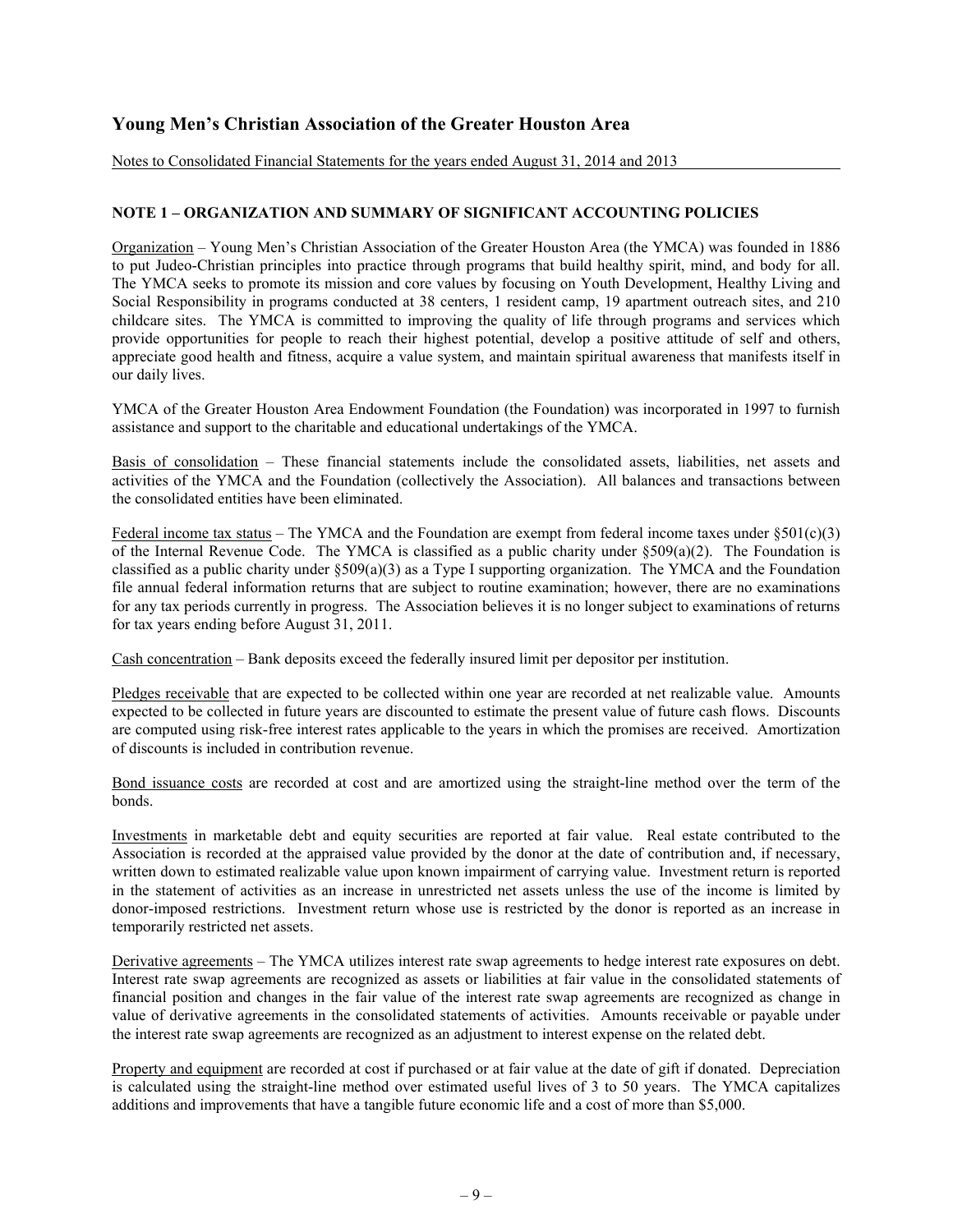Net asset classification – Contributions, investment return, and the related net assets are classified based on the existence or absence of donor-imposed restrictions, as follows:

- *Unrestricted net assets* include those net assets whose use is not restricted by donor-imposed stipulations even though their use may be limited in other respects such as by contract or board designation.
- *Temporarily restricted net assets* include contributions and investment return restricted by the donor for specific purposes or time periods. When a purpose restriction is accomplished or a time restriction ends, temporarily restricted net assets are released to unrestricted net assets.
- *Permanently restricted net assets* include contributions that donors have restricted in perpetuity. Investment return may be expended to support the activities of the Association.

Membership dues and fees are recognized over the period of membership. Amounts received in advance are recorded as deferred revenue.

Program fees, residency income and government grants and contracts are recognized when the related services are provided. Amounts received but unearned are included in the consolidated statements of financial position as deferred revenue.

Contributions are recorded as revenue at fair value when an unconditional commitment is received from the donor. Contributions received with donor stipulations that limit their use are recorded as restricted support. Conditional contributions are recognized in the same manner when the conditions are substantially met. Gifts of long-lived assets with explicit restrictions that specify how the assets are to be used and gifts of cash or other assets that must be used to acquire long-lived assets are reported as restricted support. Absent explicit donor stipulations about how long such assets must be maintained, the Association reports expirations of donor restrictions when the donated or acquired long-lived assets are placed in service.

Donated goods and services are recognized at fair value as contributions when an unconditional commitment is received from the donor. The related expense is recorded as the item is used. Contributions of services are recognized when services received (a) create or enhance nonfinancial assets or (b) require specialized skills, are provided by individuals possessing those skills, and would typically need to be purchased if not provided by donation.

Advertising costs are expensed as incurred. The Association recognized advertising costs totaling approximately \$1,006,000 in 2014 and \$1,020,000 in 2013.

Estimates – Management must make estimates and assumptions to prepare financial statements in accordance with generally accepted accounting principles. These estimates and assumptions affect the reported amounts of assets and liabilities, the disclosure of contingent assets and liabilities, the amounts reported as revenue and expenses, and the allocation of expenses among various functions. Actual results could vary from the estimates that were used.

#### **NOTE 2 – PLEDGES RECEIVABLE**

Pledges receivable consist of the following:

|                                                                                              | 2014                                | 2013                                 |
|----------------------------------------------------------------------------------------------|-------------------------------------|--------------------------------------|
| Pledges receivable<br>Allowance for doubtful accounts<br>Discount to net present value at 5% | 4.409.913<br>(225,670)<br>(191.345) | 6,133,368<br>(193,706)<br>(164, 698) |
| Pledges receivable, net                                                                      | 3.992.898                           | 5.774.964                            |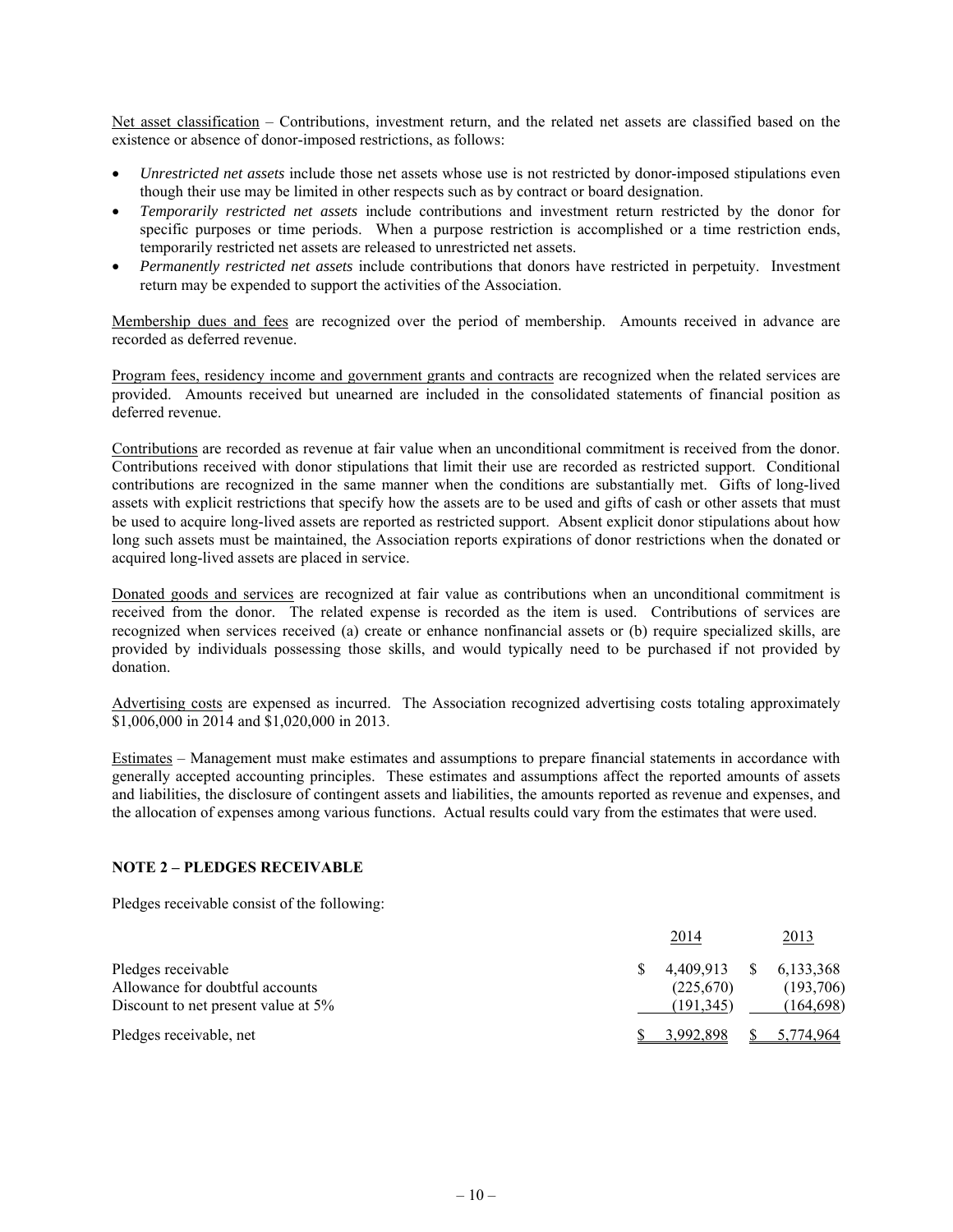Pledges receivable at August 31, 2014 are expected to be collected as follows:

| 2015                     | S | 2,565,928 |
|--------------------------|---|-----------|
| 2016                     |   | 786,931   |
| 2017                     |   | 506,253   |
| 2018                     |   | 321,935   |
| 2019                     |   | 228,866   |
| Total pledges receivable |   | 4,409,913 |

The Association entered into a forty-six year lease agreement for \$1 per year with the City of Alvin in January 2006 for the use of the land on which a YMCA facility is located. The estimated fair value of this agreement of approximately \$660,000 is recorded as a pledge receivable and is being amortized over the life of the lease. At August 31, 2014, the unamortized balance is \$619,403.

*Conditional pledge –* At August 31, 2014, the Association has a \$750,000 conditional pledge receivable. The commitment is conditioned upon the Association raising \$5,400,000 by July 2015 for Camp Cullen YMCA and Langham Creek YMCA capital projects and will be recognized as contribution revenue when the condition is substantially met.

#### **NOTE 3 – INVESTMENTS**

Investments consist of the following:

|                              | 2014       | 2013             |
|------------------------------|------------|------------------|
| Bond mutual funds            | 30,807,712 | 26,332,116<br>S. |
| U. S. Treasury securities    | 13,393,023 | 11,426,392       |
| Government agency securities | 7,396,801  | 7,092,009        |
| Equity securities            | 5,955,413  | 5,408,439        |
| Money market mutual funds    | 2,798,448  | 5,340,585        |
| Corporate bonds              | 812,432    | 549,511          |
| Real estate                  | 11,001     | 11,001           |
| Total investments            | 61,174,830 | 56,160,053       |

Investments at August 31, 2014 and 2013 include the underlying assets of split-interest agreements totaling approximately \$2,332,000 and \$2,037,000, respectively, for which the Foundation acts as trustee. Realized and unrealized gains and losses, interest and dividends from these investments, and payments to the beneficiaries are reflected as adjustments to the split-interest agreement liabilities reported in the consolidated statements of financial position (see Note 6).

Investments are exposed to various risks such as interest rate, market, and credit risks. Because of these risks, it is at least reasonably possible that changes in the values of investment securities will occur in the near term and that such changes could materially affect the amounts reported in the statements of financial position and statements of activities.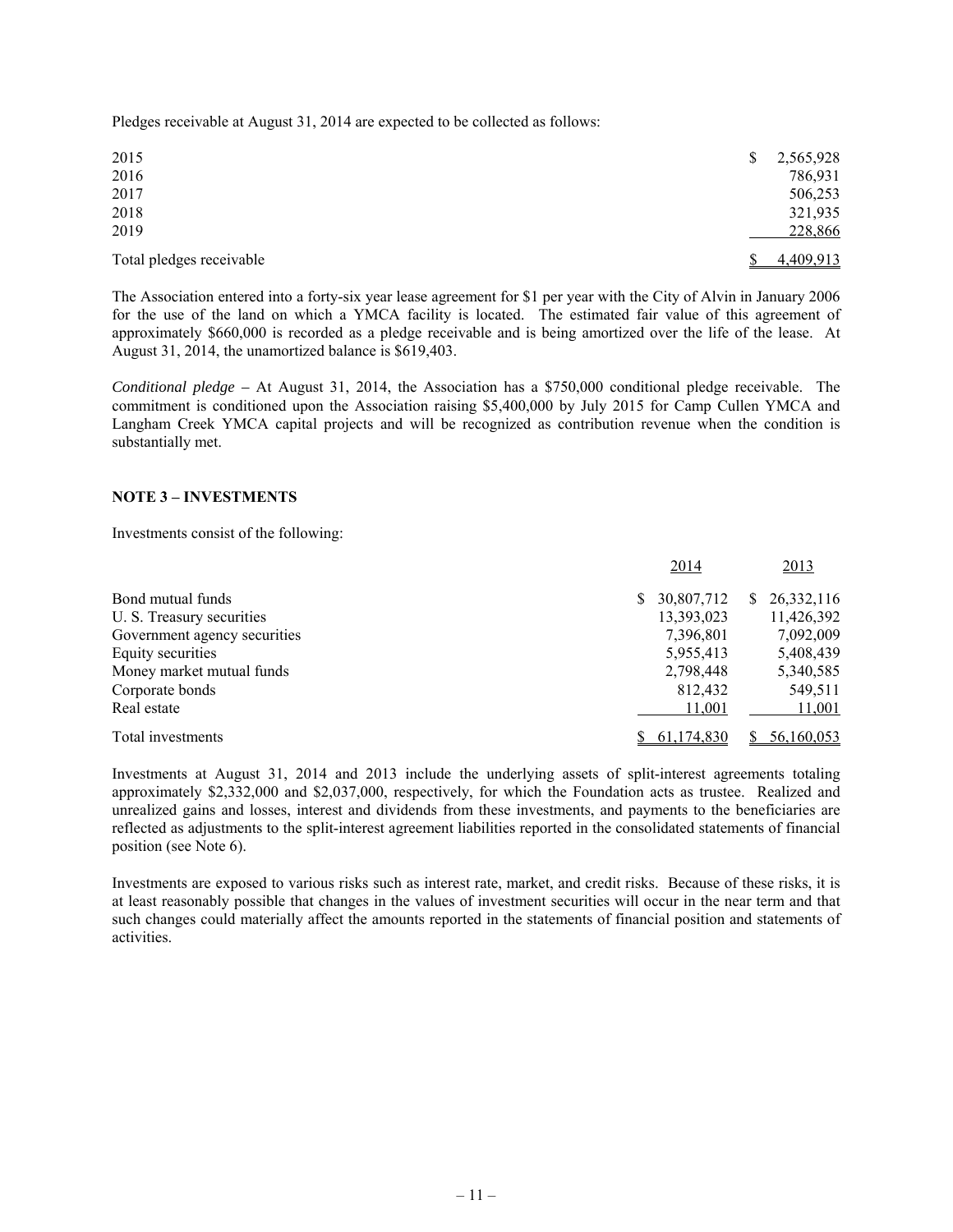Investment return includes earnings on cash and bond proceeds held in trust and excludes the return on underlying assets of split-interest agreements held in trust. Investment return consists of the following:

|                                                                   |   | 2014       |   | 2013        |
|-------------------------------------------------------------------|---|------------|---|-------------|
| Interest and dividends                                            | S | 2,073,159  | S | 2,560,049   |
| Realized and unrealized gain (loss)                               |   | 1,879,292  |   | (2,507,942) |
| Royalty income                                                    |   | 7.163      |   | 11,387      |
| Investment management fees                                        |   | (247, 123) |   | (283, 025)  |
| Investment return on total investments                            |   | 3,712,491  |   | (219, 531)  |
| Less: Interest and dividends allocated to funds held in trust     |   | (20,666)   |   | (22,064)    |
| Net realized and unrealized gain allocated to funds held in trust |   | (253, 577) |   | (189, 767)  |
| Investment return, net                                            |   | 3.438.248  |   | (431, 362)  |

#### **NOTE 4 – FAIR VALUE MEASUREMENTS**

Generally accepted accounting principles require that certain assets and liabilities be reported at fair value and establish a hierarchy that prioritizes inputs used to measure fair value. Fair value is the price that would be received to sell an asset or paid to transfer a liability in an orderly transaction between market participants at the measurement date. The three levels of the fair value hierarchy are as follows:

- *Level 1* Inputs are unadjusted quoted prices in active markets for identical assets or liabilities that the reporting entity has the ability to access at the reporting date.
- *Level 2* Inputs are other than quoted prices included in Level 1, which are either directly observable or can be derived from or corroborated by observable market data at the reporting date.
- *Level 3* Inputs are not observable and are based on the reporting entity's assumptions about the inputs market participants would use in pricing the asset or liability.

Assets measured at fair value at August 31, 2014 are as follows:

|                                     | LEVEL 1          | LEVEL 2         | LEVEL 3  | <b>TOTAL</b>     |
|-------------------------------------|------------------|-----------------|----------|------------------|
| Bond mutual funds:                  |                  |                 |          |                  |
| Multi-sector                        | 19,234,133<br>S. |                 |          | \$<br>19,234,133 |
| Short-term                          | 11,573,579       |                 |          | 11,573,579       |
| U. S. Treasury securities           |                  | 13,393,023<br>S |          | 13,393,023       |
| Government agency securities        |                  | 7,396,801       |          | 7,396,801        |
| Equity securities:                  |                  |                 |          |                  |
| Large-cap                           | 2,467,963        |                 |          | 2,467,963        |
| International                       | 2,039,516        |                 |          | 2,039,516        |
| Mid-cap                             | 805,732          |                 |          | 805,732          |
| Small-cap                           | 642,202          |                 |          | 642,202          |
| Money market mutual funds           | 2,798,448        |                 |          | 2,798,448        |
| Corporate bonds                     |                  | 812,432         |          | 812,432          |
| Total assets measured at fair value | 39,561,573       | 21,602,256      | $\theta$ | 61,163,829       |

Liabilities measured at fair value at August 31, 2014 are as follows:

|                                          | level 1 |  | <b>LEVEL 2</b> | LEVEL 3 | <b>TOTAL</b> |
|------------------------------------------|---------|--|----------------|---------|--------------|
| Derivative agreements                    |         |  | (197.611)      |         | (197.611)    |
| Total liabilities measured at fair value |         |  | (197.611)      |         | (197.611)    |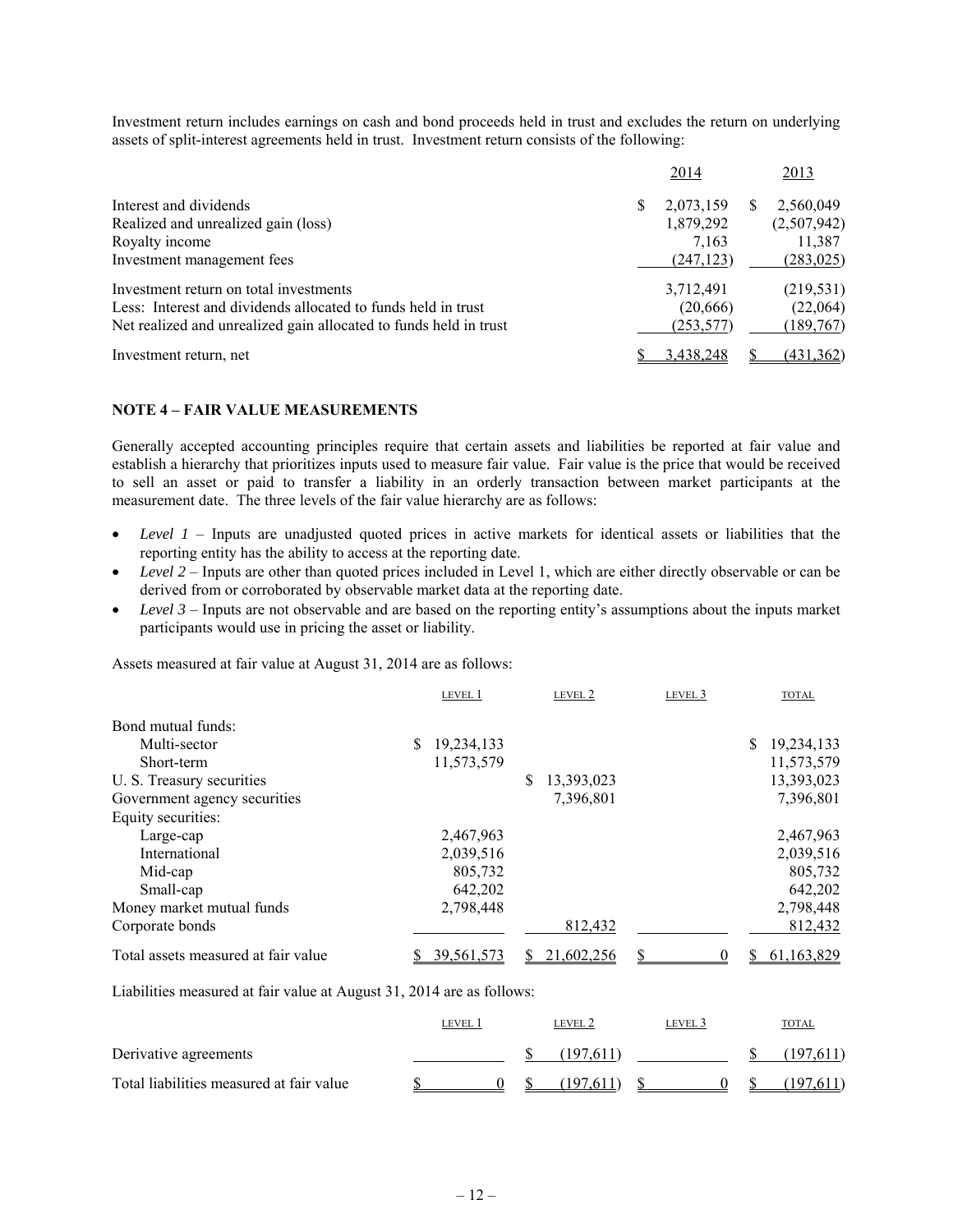Assets measured at fair value at August 31, 2013 are as follows:

|                                          | LEVEL 1          |   | LEVEL 2           | LEVEL 3 | <b>TOTAL</b>     |
|------------------------------------------|------------------|---|-------------------|---------|------------------|
| Bond mutual funds:                       |                  |   |                   |         |                  |
| Multi-sector                             | \$<br>15,307,006 |   |                   |         | \$<br>15,307,006 |
| Short-term                               | 11,025,110       |   |                   |         | 11,025,110       |
| U. S. Treasury securities                |                  | S | 11,426,392        |         | 11,426,392       |
| Government agency securities             |                  |   | 7,092,009         |         | 7,092,009        |
| Equity securities:                       |                  |   |                   |         |                  |
| Large-cap                                | 2,182,954        |   |                   |         | 2,182,954        |
| International                            | 1,748,242        |   |                   |         | 1,748,242        |
| Mid-cap                                  | 1,024,731        |   |                   |         | 1,024,731        |
| Small-cap                                | 452,512          |   |                   |         | 452,512          |
| Money market mutual funds                | 5,340,585        |   |                   |         | 5,340,585        |
| Corporate bonds                          |                  |   | 549,511           |         | 549,511          |
| Total investments measured at fair value | 37,081,140       |   | 19,067,912        |         | 56,149,052       |
| Derivative agreements                    |                  |   | 175,347           |         | 175,347          |
| Total assets measured at fair value      | 37.081.140       |   | <u>19,243,259</u> |         | 56,324,399       |

Valuation methods used for assets and liabilities measured at fair value are as follows:

- *Mutual funds* are valued at the reported net asset value.
- *U. S. Treasury securities, government agency securities* and *corporate bonds* are valued using prices obtained from independent quotation bureaus that use computerized valuation formulas which may include marketcorroborated inputs for credit risk factors, interest rate and yield curves and broker quotes, to calculate fair values.
- *Equity securities* are valued at the closing price reported on the active market on which the individual securities are traded.
- *Derivative agreements* are valued by using independent quotation bureau valuation models which include cash flow analysis, credit spread and benchmark rate curves.

These valuation methods may produce a fair value that may not be indicative of net realizable value or reflective of future fair values. Furthermore, while the Association believes its valuation methods are appropriate, the use of different methods or assumptions could result in a different fair value measurement at the reporting date.

#### **NOTE 5 – PROPERTY AND EQUIPMENT**

Property and equipment consists of the following:

|                                       | 2014           | 2013               |
|---------------------------------------|----------------|--------------------|
| Land                                  | \$24,756,750   | 26, 353, 125<br>S. |
| Buildings and improvements            | 264,913,027    | 260,542,792        |
| Furniture and equipment               | 40, 365, 323   | 37,766,224         |
| Vehicles                              | 3,039,987      | 2,805,528          |
| Construction in progress              | 1,597,711      | 2,883,759          |
| Total property and equipment, at cost | 334,672,798    | 330, 351, 428      |
| Accumulated depreciation              | (98, 938, 062) | (90,674,776)       |
| Property and equipment, net           | \$235,734,736  | \$239,676,652      |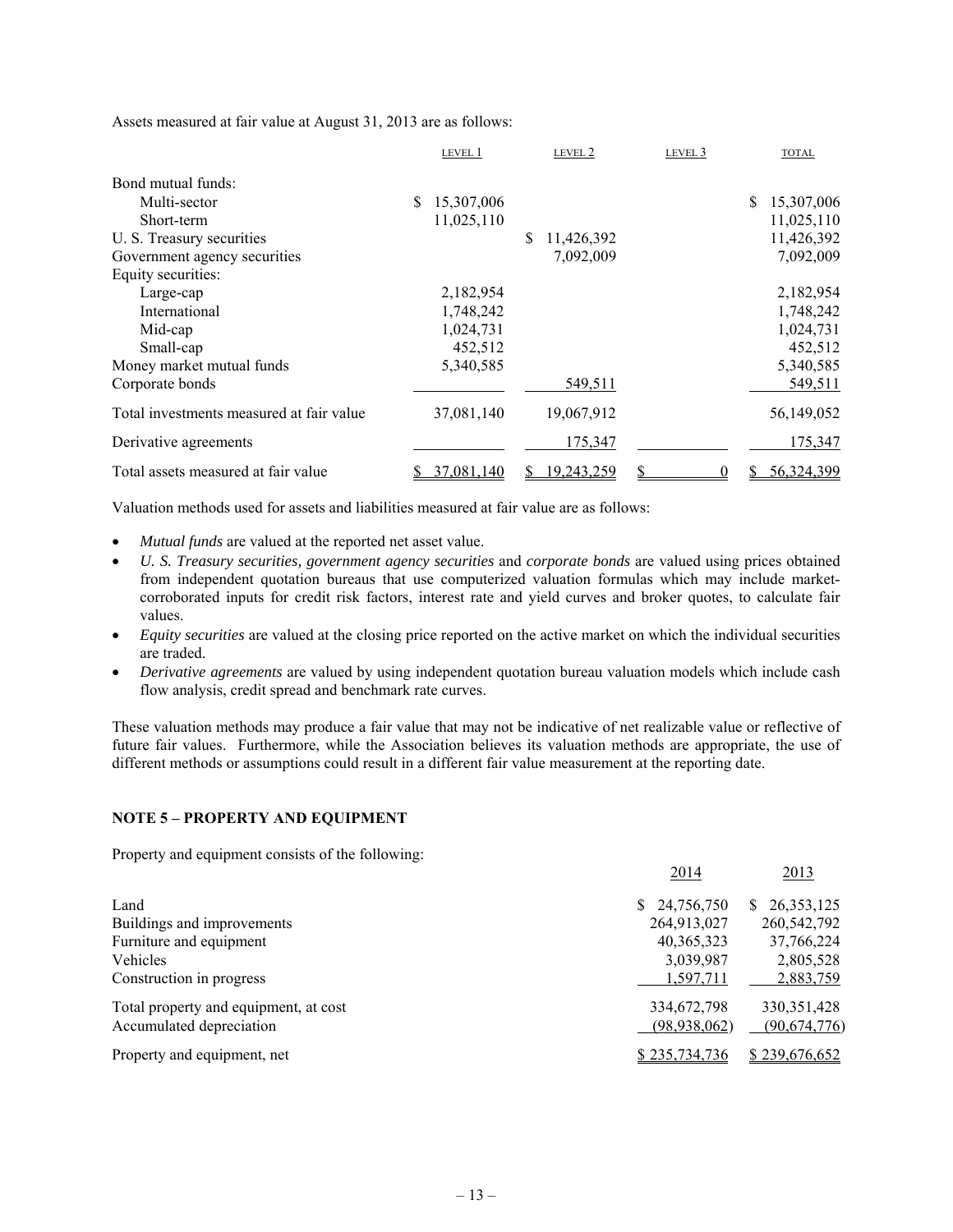#### **NOTE 6 – SPLIT-INTEREST AGREEMENTS**

The Association's investments include deferred giving vehicles subject to split-interest agreements. Two different types of agreements currently are maintained: Charitable Remainder Unitrusts and a Pooled Income Fund.

Charitable Remainder Unitrusts are time-restricted contributions not available to the organization until after the death of the donor, who, while living, receives a specified payout based on a fixed percentage of the market value of the invested funds. The Pooled Income Fund represents donations that are combined with other contributions and the total pool of funds is invested in equity securities, corporate bonds, and U. S. Treasury and government agency securities. Contributors receive a pro-rata share of the actual ordinary income of the fund until their death, at which point the donor's share of the pool becomes available to the Association.

#### **NOTE 7 – DERIVATIVE AGREEMENTS**

The Association entered into interest rate swap agreements with banks that effectively converted its variable-rate Series C and Series D bonds to fixed rates. Both swap agreements have a notional amount of \$20,065,000 and \$20,885,000 at August 31, 2014 and 2013, respectively. Under the terms of the first agreement, which terminates February 15, 2020, the Association receives 65% of the 3-Month USD-LIBOR-BBA floating rate plus 190 basis points and pays 3.1320%. As of August 31, 2014, the derivative agreement had an aggregate negative fair value of \$(137,106). As of August 31, 2013, the derivative agreement had an aggregate positive fair value of \$107,515. Under the terms of the second agreement, which terminates on February 15, 2018, the Association receives 67% of the 3-Month USD-LIBOR-BBA floating rate plus 185 basis points and pays 2.732%. As of August 31, 2014, the derivative agreement had an aggregate negative fair value of \$(60,505). As of August 31, 2013, the derivative agreement had an aggregate positive fair value of \$67,832.

#### **NOTE 8 – BONDS PAYABLE**

On February 28, 2013, on behalf of the Association, the Harris County Cultural Education Facilities Finance Corporation issued four bonds in the aggregate principal amount of \$151,625,000 (Series 2013 Bonds), the proceeds of which were used to refund outstanding Harris County Health Facilities Development Corporation revenue bonds (Series 2008 Bonds), fund the cost of issuance of the Series 2013 Bonds, and fund a debt service reserve fund securing only the Series 2013A Bonds. All unspent proceeds of the Series 2013 Bonds are held in trust by the bond trustee, Bank of New York, which holds investments in cash at August 31, 2014 and 2013. The interest rate on the Series 2013 Bonds is determined daily by a remarketing agent. The Series 2013 Bonds are redeemable upon demand by the bondholders. The interest rate on the bonds was 5% for Series A, 0.06% for Series B, 2.05% for Series C and 2.28% for Series D at August 31, 2014.

In connection with the Series 2013 Bonds, JPMorgan Chase Bank has issued an irrevocable letter of credit for an amount not to exceed an aggregate of \$43,090,192 for payment of, under certain circumstances, the principal and interest due under the Series 2013B Bonds. The Association is required to pay the bank an annual fee that is calculated and due on a quarterly basis. The letter of credit expires on February 29, 2016. At August 31, 2014, no amounts were outstanding on the letter of credit.

Principal amounts due under each bond are as follows:

|                     | 2014          | 2013            |
|---------------------|---------------|-----------------|
| Series A            | \$71,519,870  | 70,893,372<br>S |
| Series B            | 40,660,000    | 41,905,000      |
| Series C            | 20,065,000    | 20,885,000      |
| Series D            | 20,065,000    | 20,885,000      |
| Total bonds payable | \$152,309,870 | \$154,568,372   |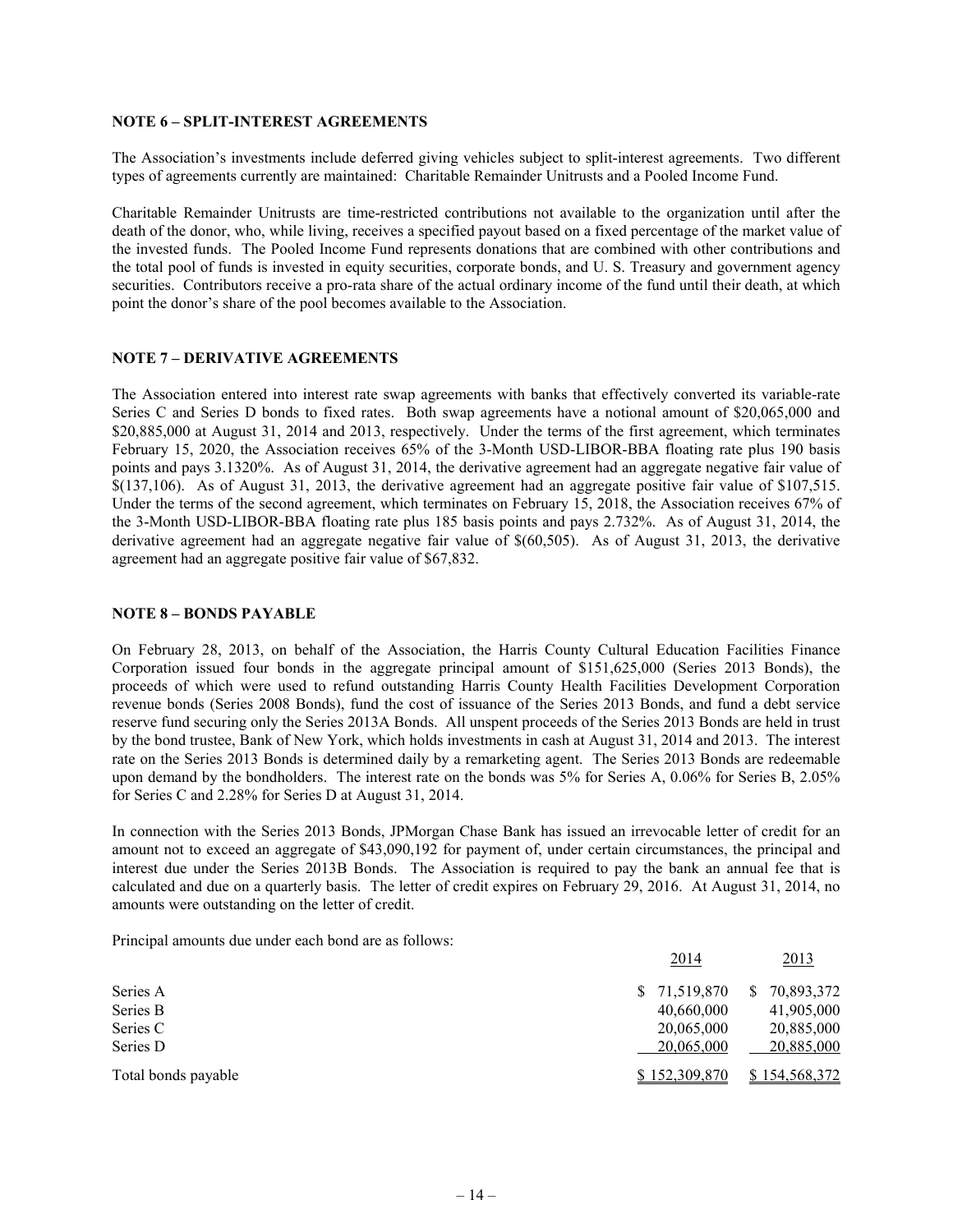Bonds payable are due in the fiscal years ended August 31 as follows:

| 2015                | 2,965,000     |
|---------------------|---------------|
| 2016                | 4,135,000     |
| 2017                | 4,280,000     |
| 2018                | 4,420,000     |
| 2019                | 4,570,000     |
| Thereafter          | 131,939,870   |
| Total bonds payable | \$152,309,870 |

Interest expense and letter of credit fees recognized and paid on bonds payable were approximately \$4,991,000 in 2014 and \$3,749,000 in 2013.

#### **NOTE 9 – TEMPORARILY RESTRICTED NET ASSETS**

Temporarily restricted net assets are available for the following purposes:

|                                                                    | 2014      | 2013                    |
|--------------------------------------------------------------------|-----------|-------------------------|
| Capital projects                                                   | 3.674.459 | $\frac{1}{2}$ 3,173,926 |
| Pooled income fund beneficiary interest                            | 486.690   | 406,765                 |
| Accumulated earnings on general endowment available for operations | 514.947   | 376,461                 |
| Total temporarily restricted net assets                            | 4.676.096 | 3.957.152               |

#### **NOTE 10 – ENDOWMENTS**

The Foundation was established to assist the YMCA in meeting its operating needs. The Board of Directors of the Foundation has interpreted the Texas Uniform Prudent Management of Institutional Funds Act (TUPMIFA) as requiring the preservation of the fair value of the original gift as of the gift date of the donor-restricted endowment funds absent explicit donor stipulations to the contrary. As a result of this interpretation, the Foundation classifies the original value of gifts donated to the permanent endowment as permanently restricted net assets. The remaining portion of the donor-restricted endowment fund that is not classified as permanently restricted net assets is classified as temporarily restricted net assets until those amounts are appropriated for expenditure by the Foundation in a manner consistent with the standard of prudence prescribed by TUPMIFA. In accordance with TUPMIFA, the Foundation considers the following factors in making a determination to appropriate accumulated donor-restricted endowment funds:

- The duration and preservation of the fund
- The purposes of the YMCA and the donor-restricted endowment fund
- General economic conditions
- The possible effect of inflation and deflation
- The expected total return from income and the appreciation of investments
- Other resources of the YMCA
- The investment policies of the Foundation

Endowment net asset composition as of August 31, 2014 is as follows:

|                                                                              | <b>UNRESTRICTED</b> | <b>TEMPORARILY</b><br><b>RESTRICTED</b> | <b>PERMANENTLY</b><br><b>RESTRICTED</b> | <b>TOTAL</b> |
|------------------------------------------------------------------------------|---------------------|-----------------------------------------|-----------------------------------------|--------------|
| Donor-restricted endowment funds<br>Board-designated general endowment funds | 7.038.859           |                                         | $1.001.637$ \$ $1.371.107$ \$ 2.372.744 | 7,038,859    |
| Endowment net assets                                                         | 7.038.859           | 1.001.637                               | 1.371.107                               | 9.411.603    |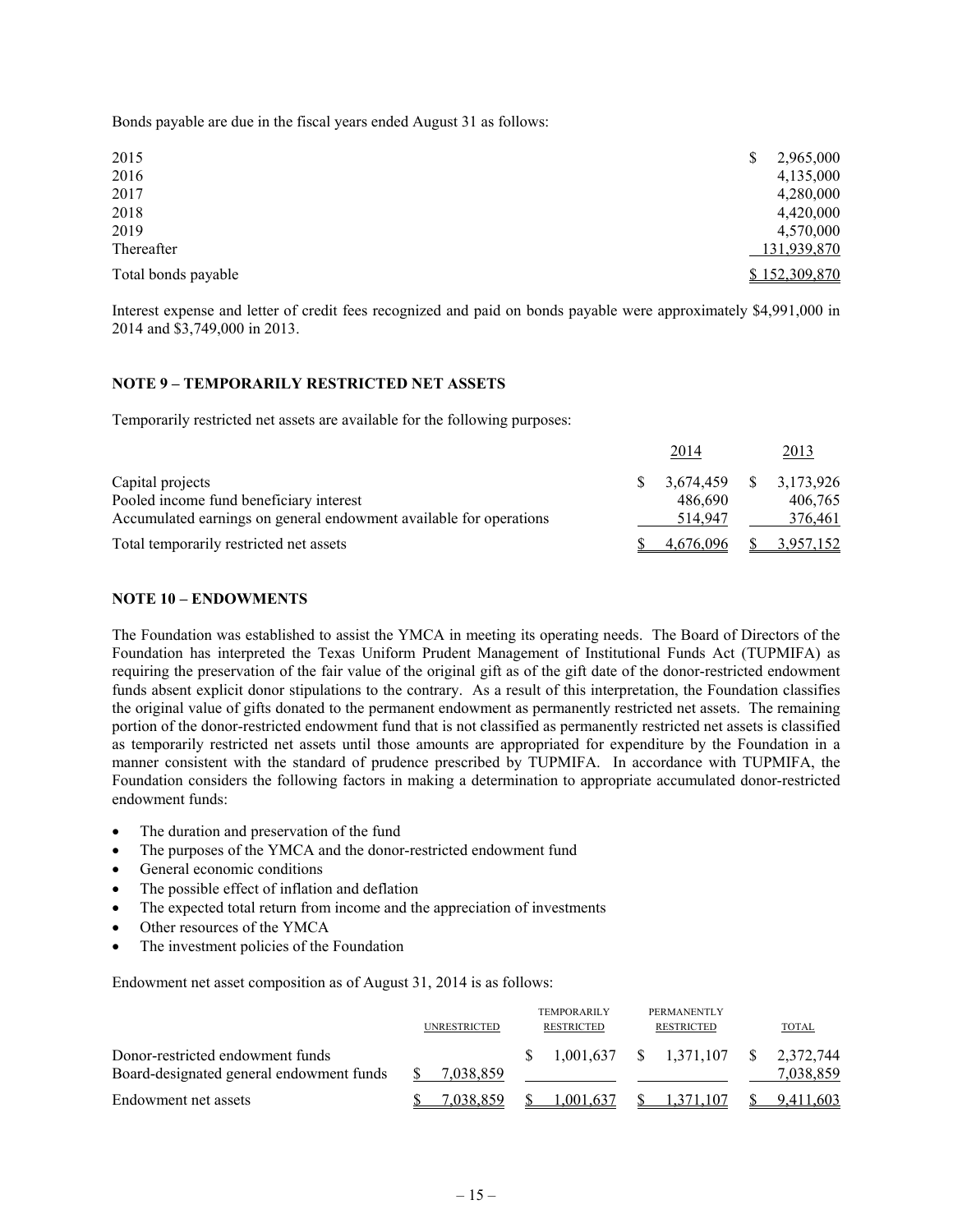Endowment net asset composition as of August 31, 2013 is as follows:

|                                                                              | <b>UNRESTRICTED</b> | <b>TEMPORARILY</b><br><b>RESTRICTED</b> |             | PERMANENTLY<br><b>RESTRICTED</b> |     | <b>TOTAL</b>           |
|------------------------------------------------------------------------------|---------------------|-----------------------------------------|-------------|----------------------------------|-----|------------------------|
| Donor-restricted endowment funds<br>Board-designated general endowment funds | (195)<br>5,206,575  | 783.226                                 | $\mathbf S$ | 1,398,187                        | -SS | 2.181.218<br>5,206,575 |
| Endowment net assets                                                         | 5.206.380           | 783.226                                 |             | 1.398.187                        |     | 7.387.793              |

Changes in endowment net assets are as follows:

|                                                                                                                | <b>UNRESTRICTED</b>             | <b>TEMPORARILY</b><br><b>RESTRICTED</b> | PERMANENTLY<br><b>RESTRICTED</b> | <b>TOTAL</b>                    |
|----------------------------------------------------------------------------------------------------------------|---------------------------------|-----------------------------------------|----------------------------------|---------------------------------|
| Endowment net assets, September 1, 2012                                                                        | 4,374,030<br>S                  | S<br>813,243                            | 1,375,932<br>S                   | 6,563,205<br>S                  |
| Investment return:<br>Interest and dividends<br>Net realized and unrealized gain<br>Investment management fees | 101,122<br>541,226<br>(36,312)  | 28,200<br>150,935<br>(10, 127)          |                                  | 129,322<br>692,161<br>(46, 439) |
| Total investment return                                                                                        | 606,036                         | 169,008                                 |                                  | 775,044                         |
| Donor redesignation                                                                                            | 183,751                         | (183,751)                               |                                  |                                 |
| Contributions and other additions                                                                              | 109,493                         |                                         | 22,255                           | 131,748                         |
| Expenses                                                                                                       | (3,068)                         |                                         |                                  | (3,068)                         |
| Appropriation for distribution                                                                                 | (63, 862)                       | (15,274)                                |                                  | (79, 136)                       |
| Endowment net assets, August 31, 2013                                                                          | 5,206,380                       | 783,226                                 | 1,398,187                        | 7,387,793                       |
| Investment return:<br>Interest and dividends<br>Net realized and unrealized gain<br>Investment management fees | 108,125<br>755,869<br>(40, 597) | 30,540<br>213,498<br>(11, 467)          |                                  | 138,665<br>969,367<br>(52,064)  |
| Total investment return                                                                                        | 823,397                         | 232,571                                 |                                  | 1,055,968                       |
| Donor redesignation                                                                                            | 27,080                          |                                         | (27,080)                         |                                 |
| Contributions and other additions                                                                              | 1,050,093                       |                                         |                                  | 1,050,093                       |
| Expenses                                                                                                       | (14, 454)                       |                                         |                                  | (14, 454)                       |
| Appropriation for distribution                                                                                 | (53, 637)                       | (14,160)                                |                                  | (67, 797)                       |
| Endowment net assets, August 31, 2014                                                                          | 7,038,859<br>\$                 | 1,001,637<br>S                          | 1,371,107<br>S                   | 9,411,603<br>S                  |

From time to time, the fair value of assets associated with individual donor-restricted endowment funds may fall below the level that the donor or TUPMIFA requires the Foundation to retain as a fund of perpetual duration. Deficiencies of this nature resulted from unfavorable market fluctuations and continued appropriations for certain programs that were deemed prudent by the Board of Directors and are reported in unrestricted net assets.

#### Investment Policies and Strategy

The purpose of the Foundation is to provide an endowment fund that will support the YMCA for generations to come. The Foundation's strategic asset allocation is based on this long-term perspective.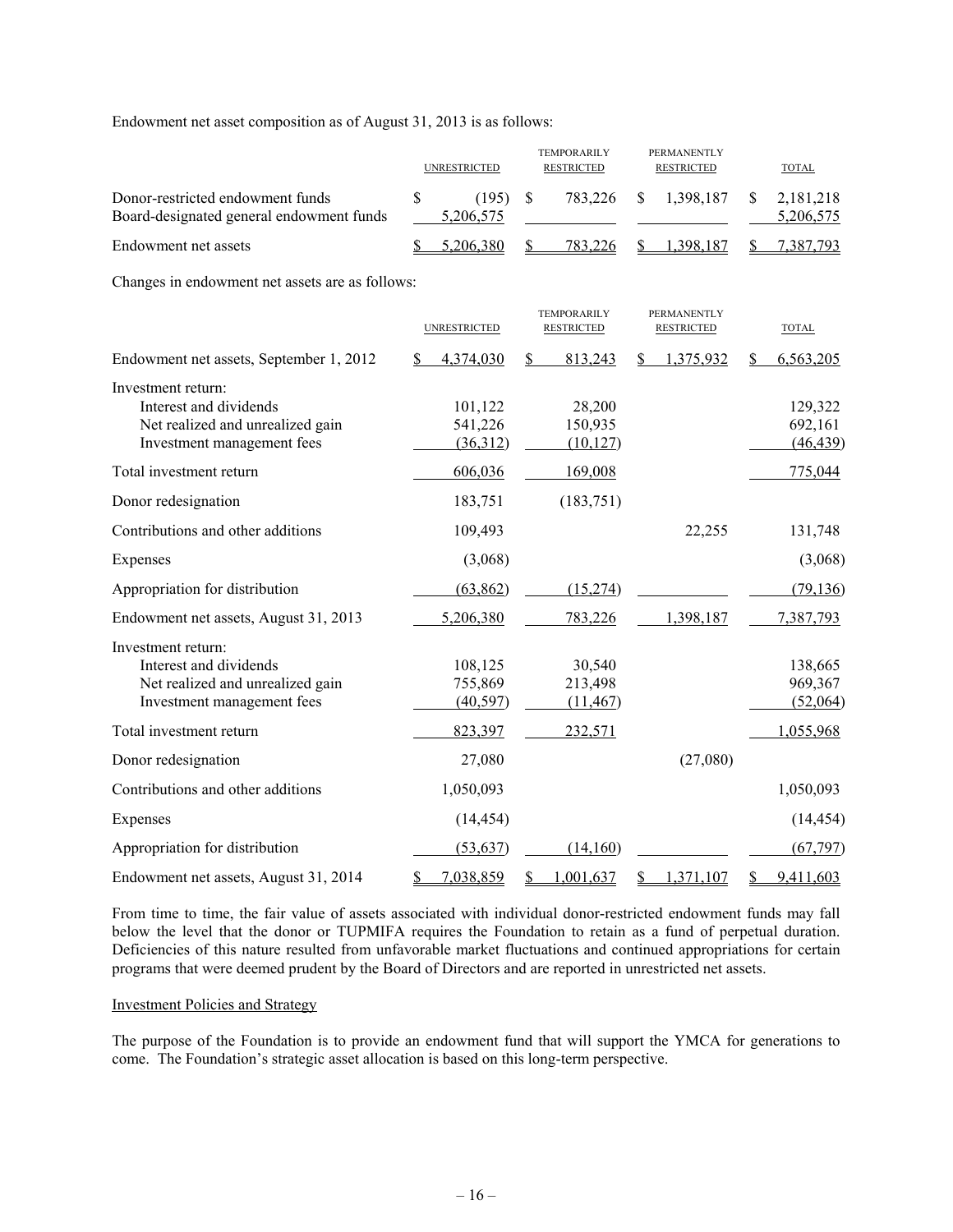The Foundation has adopted investment policies for endowment assets that attempt to maximize return within reasonable and prudent levels of risk determined from one or more asset allocation studies conducted from time to time, as well as to maintain the purchasing power of the current assets and all future contributions. Endowment assets include those assets of donor-restricted funds that the Foundation must hold in perpetuity or for a donorspecified period, as well as board-designated funds. Under this policy, as approved by the Board of Directors, the assets of the Foundation are invested in a manner that will seek to maintain an appropriate, diversified asset allocation based on a total return policy that is compatible with a flexible spending policy, while still having the potential to produce positive real returns.

#### Spending Policy

The Foundation has a policy of appropriating net investment earnings (interest and dividends earned less administrative expense paid) on the general fund toward operations and program delivery. However, in the event that the YMCA is unable to fulfill their current mission, the Board of Directors of the Foundation may authorize distributions to meet the YMCA's objectives. These policies are consistent with the Foundation's objective to maintain the purchasing power of the investments held in perpetuity or for a specific term, as well as to provide additional real growth through new gifts and investment return.

#### **NOTE 11 – FAIR VALUE OF FINANCIAL INSTRUMENTS**

The carrying value of the Association's significant financial instruments including cash and cash equivalents, pledges receivable, derivative agreements, investments, annuity payable and other short-term assets and liabilities approximates fair value as of August 31, 2014 and 2013. Additionally, management believes that because the interest rate on bonds payable is determined daily, the carrying value of bonds payable of \$152,309,870 and \$154,568,372 approximates fair value at August 31, 2014 and 2013, respectively.

#### **NOTE 12 – GOVERNMENT GRANTS AND CONTRACTS**

The Association is the recipient of government grants and contracts from various federal, state, and local agencies. Should these contracts not be renewed, a replacement for this source of support may not be forthcoming and related expenses would not be incurred. Government contract revenue includes the following:

|                                                   | 2014            |     | 2013      |
|---------------------------------------------------|-----------------|-----|-----------|
| Federal grants and contracts:                     |                 |     |           |
| U. S. Department of Health and Human Services     | \$<br>4,257,106 | \$. | 4,380,842 |
| U. S. Department of State                         | 1,239,250       |     | 1,135,809 |
| U. S. Department of Justice                       | 328,655         |     | 371,962   |
| U. S. Department of Homeland Security             | 103,806         |     | 51,007    |
| U. S. Department of Housing and Urban Development | 11,832          |     | 15,829    |
| Total federal grants and contracts                | 5,940,649       |     | 5,955,449 |
| Colleges                                          | 382,847         |     | 378,100   |
| School districts                                  | 232,669         |     | 152,689   |
| County                                            | 170,125         |     | 157,296   |
| City of Houston                                   | 10,000          |     | 35,082    |
| <b>State of Texas</b>                             |                 |     | 73,666    |
| Other                                             | 32,550          |     | 7,322     |
| Total government grants and contracts             | 6,768,840       |     | 6,759,604 |

The Association's government grants require fulfillment of certain conditions as set forth in grant contracts and are subject to review and audit by the awarding agencies. Such reviews and audits could result in the discovery of unallowable activities and unallowable costs. Consequently, any of the funding sources may, at their discretion, request reimbursement for expenses or return of funds as a result of non-compliance by the Association with the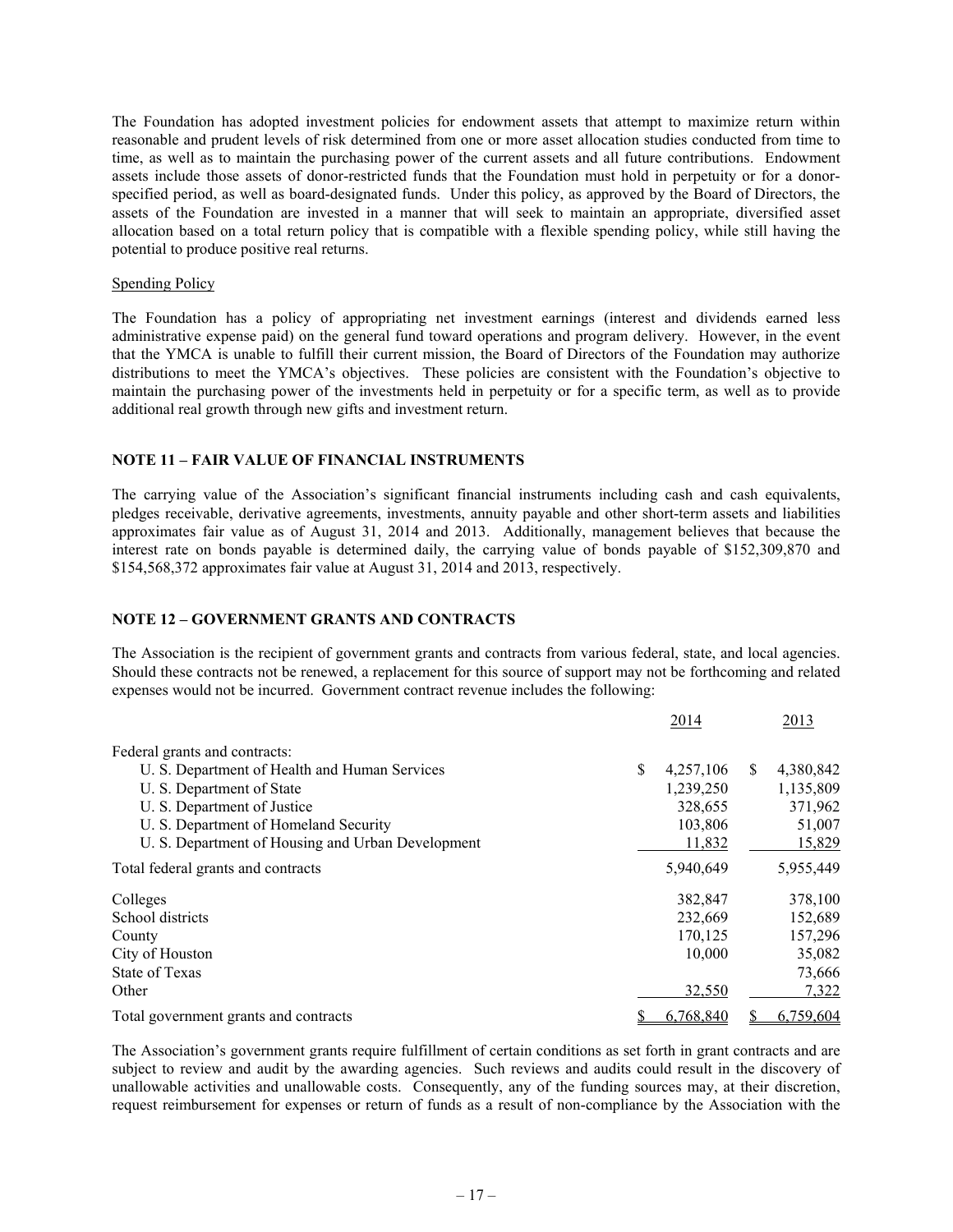terms of the contracts. Management believes such disallowances, if any, would not be material to the Association's financial position or changes in net assets.

#### **NOTE 13 – RETURN OF DONOR CONTRIBUTION**

In prior years, the YMCA received a total of \$1,000,000 from two donors to be used towards the purchase of land and the subsequent construction of a YMCA facility. Plans to construct this facility were cancelled and the property was sold; consequently, the donors requested the return of the amount contributed. This amount was reported as a return of donor contribution in 2013.

#### **NOTE 14 – EMPLOYEE BENEFIT PLAN**

The Association participates in a defined contribution retirement plan administered by the Young Men's Christian Association Retirement Fund. Employees may elect to participate following two years of service. The Association contributes 12% of the eligible employee's compensation into the plan. The Association contributed approximately \$3,255,000 and \$3,257,000 to this plan during the years ended August 31, 2014 and 2013, respectively.

#### **NOTE 15 – COMMITMENTS AND CONTINGENCIES**

The Association is party to a lawsuit in connection with injuries suffered by an infant while enrolled in one of the Association's programs. The case is being handled by the Association's insurance company and is in the early stages. Management is unable to determine the probability of an unfavorable outcome; as a result, no amount has been accrued in the accompanying financial statements related to this matter. Management does not believe that the final resolution of this matter will have a material impact on the Association's financial position.

#### **NOTE 16 – LEASES**

The Association leases certain office space and office equipment used in its operations. Operating lease payments for the years ended August 31, 2014 and 2013 were approximately \$909,000 and \$807,000, respectively.

As of August 31, 2014, the future minimum annual lease payments under these noncancellable operating leases are as follows:

| 2015<br>2016 | \$<br>802,104<br>695,386 |
|--------------|--------------------------|
| 2017         | 335,020                  |
| 2018         | 342,836                  |
| 2019         | 335,007                  |
| Thereafter   | 489,246                  |
| Total        | 2,999,599                |

#### **NOTE 17 – SUBSEQUENT EVENTS**

In November 2014, the Association sold 1.71 acres of land located at Perry YMCA and 28,000 square feet of land located at the Center for Leadership Development for \$428,816 and \$175,000, respectively.

Management has evaluated subsequent events through December 16, 2014, which is the date that the financial statements were available for issuance. As a result of this evaluation, no other events were identified that are required to be disclosed or would have a material impact on reported net assets or changes in net assets.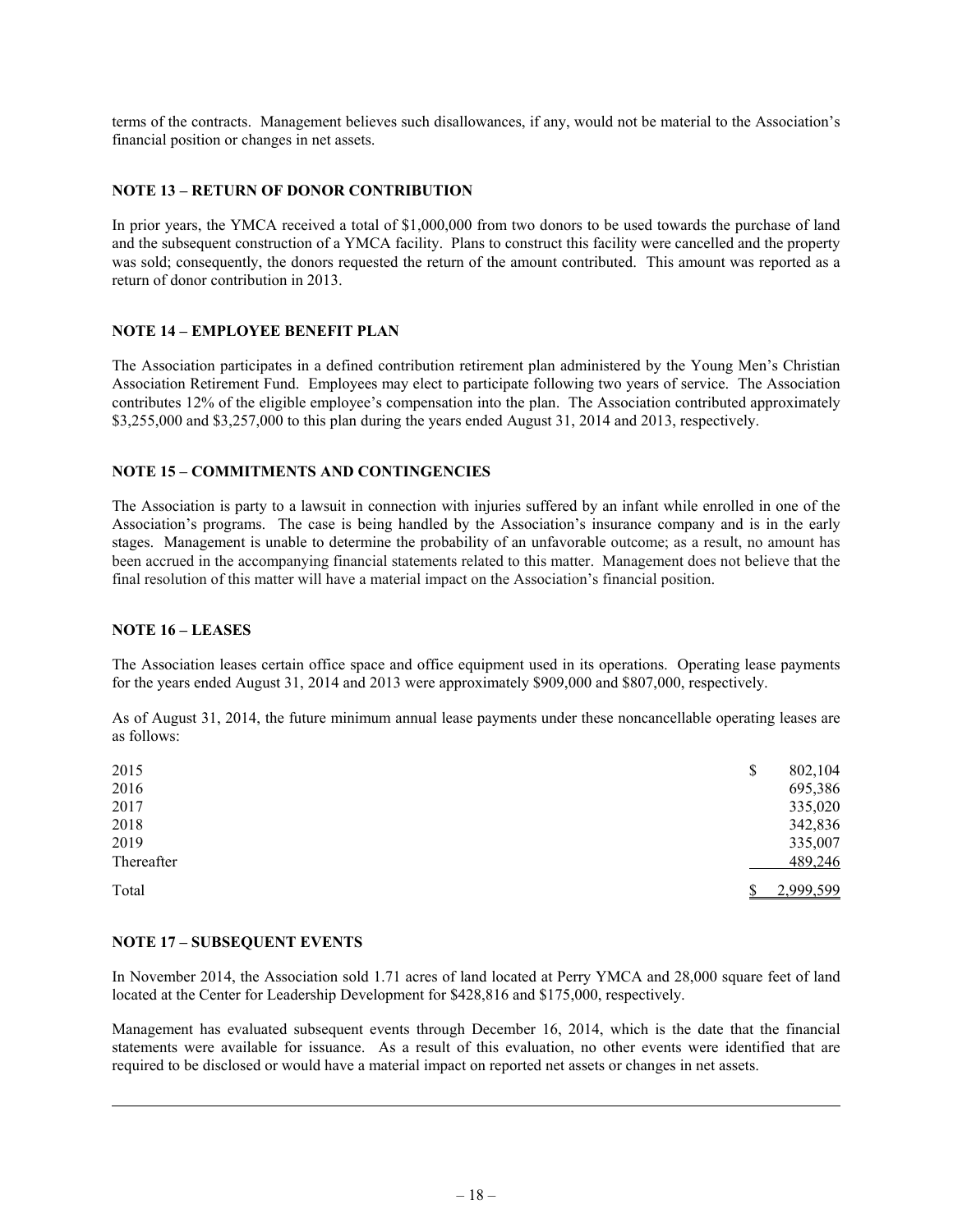Consolidating Statement of Financial Position as of August 31, 2014

|                                                                                                                     | <b>YMCA</b>                                                    | <b>FOUNDATION</b>                   | <b>ELIMINATIONS</b>         | CONSOLIDATED                                                   |
|---------------------------------------------------------------------------------------------------------------------|----------------------------------------------------------------|-------------------------------------|-----------------------------|----------------------------------------------------------------|
| <b>ASSETS</b>                                                                                                       |                                                                |                                     |                             |                                                                |
| Cash<br>Accounts receivable<br>United Way allocation receivable<br>Prepaid expenses and other assets                | \$<br>5,488,922<br>1,129,529<br>883,157<br>946,002             | 230,394<br>\$                       |                             | \$<br>5,719,316<br>1,129,529<br>883,157<br>946,002             |
| Due from YMCA<br>Operating pledges receivable, net<br>Property held for resale<br>Bond issuance costs               | 516,957<br>1,036,375<br>4,157,989                              | 500,000                             | \$<br>(500,000)             | 516,957<br>1,036,375<br>4,157,989                              |
| Investments<br>Bond proceeds held in trust<br>Pledges receivable restricted for building<br>construction, net       | 52,351,406<br>5,670,222<br>3,475,941                           | 8,823,424                           |                             | 61,174,830<br>5,670,222<br>3,475,941                           |
| Property and equipment, net                                                                                         | 235,734,736                                                    |                                     |                             | 235,734,736                                                    |
| <b>TOTAL ASSETS</b>                                                                                                 | \$311,391,236                                                  | \$9,553,818                         | (500,000)<br>$\mathbb{S}^-$ | \$320,445,054                                                  |
| <b>LIABILITIES AND NET ASSETS</b>                                                                                   |                                                                |                                     |                             |                                                                |
| Liabilities:                                                                                                        |                                                                |                                     |                             |                                                                |
| Accounts payable<br>Accrued expenses<br>Bond interest and fees payable<br>Funds held for others<br>Deferred revenue | \$<br>2,326,190<br>2,699,674<br>470,077<br>19,544<br>2,844,450 | \$<br>1,723                         |                             | \$<br>2,327,913<br>2,699,674<br>470,077<br>19,544<br>2,844,450 |
| Due to Foundation<br>Split-interest agreement liabilities<br>Derivative agreements<br>Bonds payable                 | 500,000<br>197,611<br>152,309,870                              | 140,492                             | \$<br>(500,000)             | 140,492<br>197,611<br>152,309,870                              |
| Total liabilities                                                                                                   | 161,367,416                                                    | 142,215                             | (500,000)                   | 161,009,631                                                    |
| Net assets:<br>Unrestricted<br>Temporarily restricted<br>Permanently restricted                                     | 146,349,361<br>3,674,459                                       | 7,038,859<br>1,001,637<br>1,371,107 |                             | 153,388,220<br>4,676,096<br>1,371,107                          |
| Total net assets                                                                                                    | 150,023,820                                                    | 9,411,603                           |                             | 159,435,423                                                    |
| TOTAL LIABILITIES AND NET ASSETS                                                                                    | \$311,391,236                                                  | 9,553,818<br>S                      | (500,000)<br>\$             | \$320,445,054                                                  |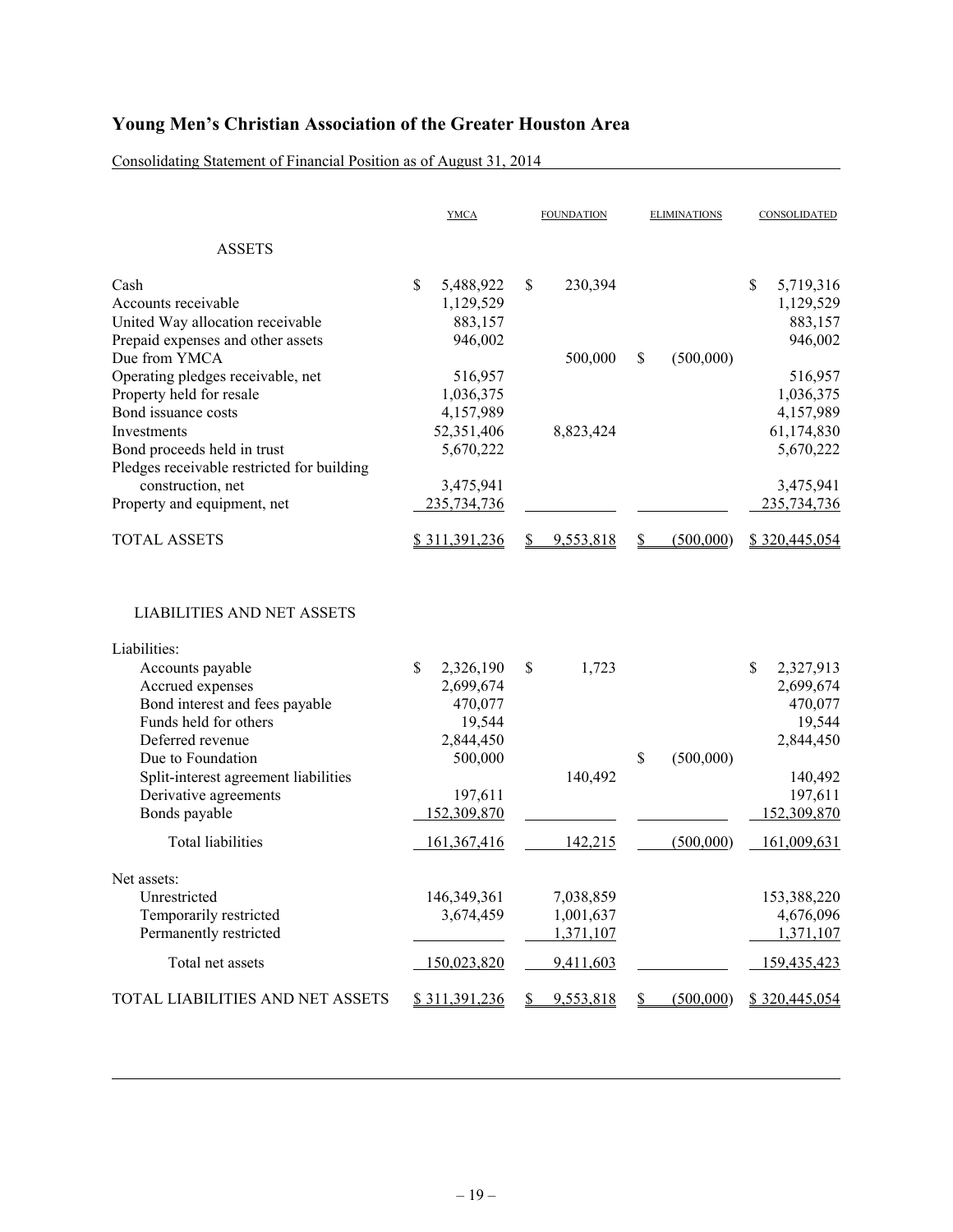Consolidating Statement of Activities for the year ended August 31, 2014

|                                                                                                                                                                                            | <b>YMCA</b>                                                                                     | <b>FOUNDATION</b> | <b>ELIMINATIONS</b> | CONSOLIDATED                                                                                    |
|--------------------------------------------------------------------------------------------------------------------------------------------------------------------------------------------|-------------------------------------------------------------------------------------------------|-------------------|---------------------|-------------------------------------------------------------------------------------------------|
| <b>OPERATING REVENUE:</b>                                                                                                                                                                  |                                                                                                 |                   |                     |                                                                                                 |
| Membership dues and fees<br>Program fees and residency income<br>Government grants and contracts<br>Contributions<br>United Way allocation<br>Other grants and contracts<br>Special events | \$<br>58,800,630<br>37,245,688<br>6,768,840<br>6,990,832<br>2,843,648<br>1,887,531<br>1,603,001 | \$<br>1,050,093   |                     | \$<br>58,800,630<br>37,245,688<br>6,768,840<br>8,040,925<br>2,843,648<br>1,887,531<br>1,603,001 |
| Direct donor benefit costs<br>Investment return, net<br>Loss on sale of property<br>Other income                                                                                           | (621, 944)<br>2,450,077<br>(2,686,355)<br>266,970                                               | 1,055,968         | \$<br>(67, 797)     | (621, 944)<br>3,438,248<br>(2,686,355)<br>266,970                                               |
| Total operating revenue                                                                                                                                                                    | 115,548,918                                                                                     | 2,106,061         | (67, 797)           | 117,587,182                                                                                     |
| <b>OPERATING EXPENSES:</b>                                                                                                                                                                 |                                                                                                 |                   |                     |                                                                                                 |
| Program services<br>Management and general<br>Fundraising                                                                                                                                  | 102,618,624<br>12,777,177<br>1.727,163                                                          | 67,797<br>14,454  | (67, 797)           | 102,618,624<br>12,791,631<br>1.727,163                                                          |
| Total operating expenses                                                                                                                                                                   | 117,122,964                                                                                     | 82,251            | (67, 797)           | 117,137,418                                                                                     |
| Change in net assets from operating activities                                                                                                                                             | (1,574,046)                                                                                     | 2,023,810         | $\boldsymbol{0}$    | 449,764                                                                                         |
| Change in value of derivative agreements                                                                                                                                                   | (372,958)                                                                                       |                   |                     | (372, 958)                                                                                      |
| <b>CHANGES IN NET ASSETS</b>                                                                                                                                                               | (1,947,004)                                                                                     | 2,023,810         | $\mathbf{0}$        | 76,806                                                                                          |
| Net assets, beginning of year                                                                                                                                                              | 151,970,824                                                                                     | 7,387,793         |                     | 159,358,617                                                                                     |
| Net assets, end of year                                                                                                                                                                    | \$150,023,820                                                                                   | 9,411,603         | $\mathbf{0}$        | \$159,435,423                                                                                   |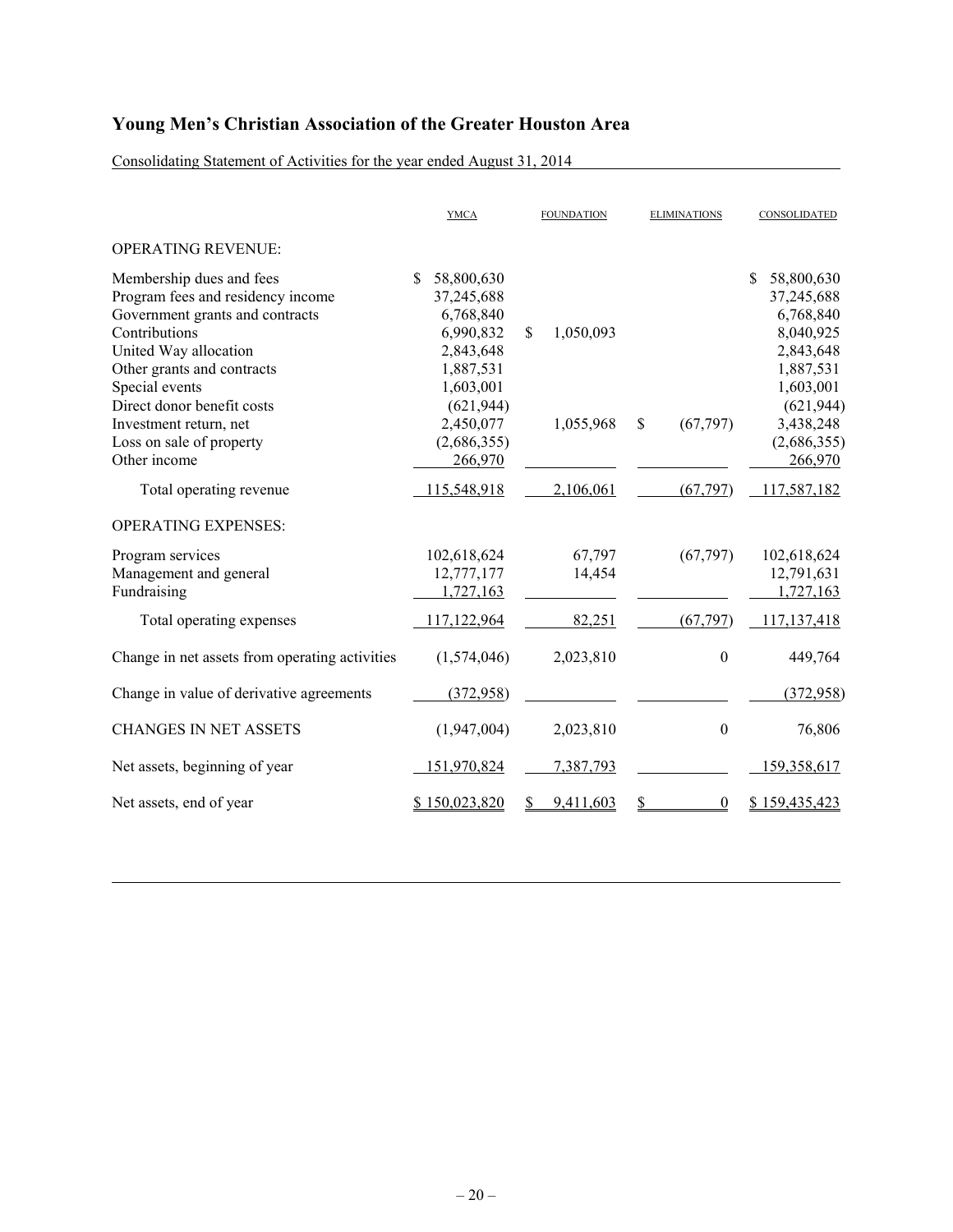Schedule of Expenditures of Federal Awards for the year ended August 31, 2014

| <b>Grantor</b> |                                                                                                                                          |                       |                                                                                       |                 |              |                              |
|----------------|------------------------------------------------------------------------------------------------------------------------------------------|-----------------------|---------------------------------------------------------------------------------------|-----------------|--------------|------------------------------|
|                | Pass-through Grantor<br>Program Title & Period                                                                                           | <b>CFDA</b><br>Number | Pass-through<br><b>Grantor Number</b>                                                 | Award<br>Amount | Revenue      | Allowable<br><b>Expenses</b> |
|                |                                                                                                                                          |                       |                                                                                       |                 |              |                              |
|                |                                                                                                                                          |                       | U. S. DEPARTMENT OF HOUSING AND URBAN DEVELOPMENT                                     |                 |              |                              |
|                | Passed through City of Houston:<br><b>Community Development Block Grants</b>                                                             |                       |                                                                                       |                 |              |                              |
| #1             | Child Care Program<br>$03/14 - 02/15$                                                                                                    | 14.218                | None                                                                                  | \$48,500        | \$<br>11,832 | \$<br>11,832                 |
|                | Total U.S. Department of Housing and Urban Development                                                                                   |                       |                                                                                       |                 | 11,832       | 11,832                       |
|                | <b>U. S. DEPARTMENT OF JUSTICE</b>                                                                                                       |                       |                                                                                       |                 |              |                              |
|                | Direct Funding:<br>Services for Trafficking Victims<br>Collaborative Agreement                                                           |                       |                                                                                       |                 |              |                              |
| #2             | $10/10 - 12/13$                                                                                                                          | 16.320                | 2010-VT-BX-K013                                                                       | \$500,000       | 73,924       | 73,924                       |
| #3             | $01/13 - 12/15$                                                                                                                          | 16.320                | 2010-VT-BX-K022                                                                       | \$500,000       | 174,731      | 174,731                      |
|                |                                                                                                                                          |                       |                                                                                       |                 | 248,655      | 248,655                      |
|                | Passed through the State of Texas, Office of the Governor:<br>Crime Victim Assistance                                                    |                       |                                                                                       |                 |              |                              |
| #4             | $09/13 - 08/14$                                                                                                                          | 16.575                | 2449902                                                                               | \$80,000        | 80,000       | 80,000                       |
|                | Total U.S. Department of Justice                                                                                                         |                       |                                                                                       |                 | 328,655      | 328,655                      |
|                | <b>U. S. DEPARTMENT OF STATE</b>                                                                                                         |                       |                                                                                       |                 |              |                              |
|                | Passed through U.S. Committee for Refugees and Immigrants:<br>U. S. Refugee Admissions Program<br>Resettlement – Reception and Placement |                       |                                                                                       |                 |              |                              |
| #5             | $10/12 - 09/13$                                                                                                                          | 19.510                | SPRMCO13CA1023                                                                        | N/A             | 133,125      | 133,125                      |
| #6             | $10/13 - 09/14$                                                                                                                          | 19.510                | SPRMCO14CA1008                                                                        | N/A             | 1,095,325    | 1,095,325                    |
|                |                                                                                                                                          |                       |                                                                                       |                 | 1,228,450    | 1,228,450                    |
|                | Passed through U.S. Committee for Refugees and Immigrants:                                                                               |                       |                                                                                       |                 |              |                              |
| #7             | $09/13 - 09/14$                                                                                                                          | 19.522                | Overseas Refugee Assistance Program for Strategic Global Priorities<br>SPRMC013CA1140 | N/A             | 10,800       | 10,800                       |
|                | Total U.S. Department of State                                                                                                           |                       |                                                                                       |                 | 1,239,250    | 1,239,250                    |
|                |                                                                                                                                          |                       |                                                                                       |                 |              |                              |

*(continued)*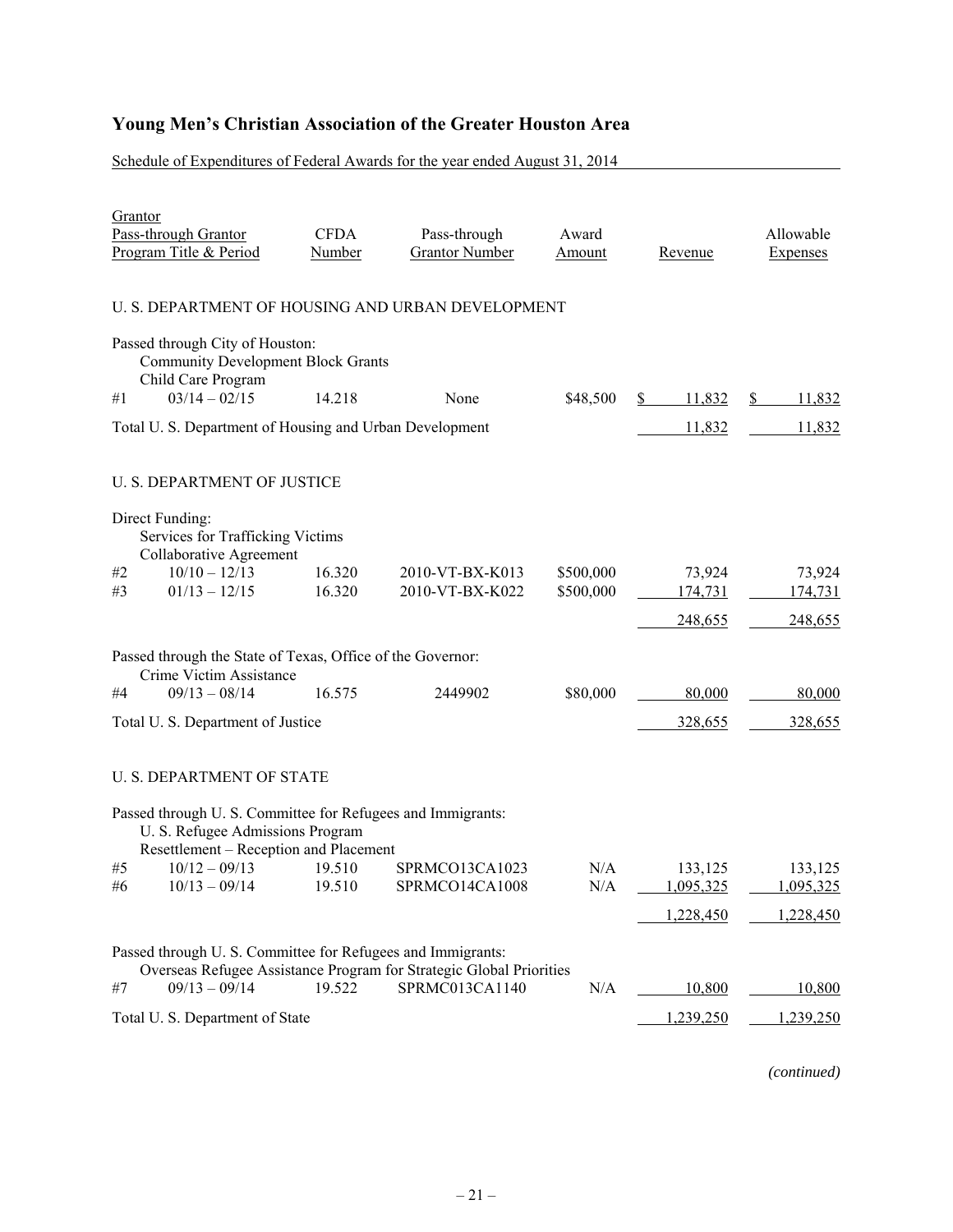| Schedule of Expenditures of Federal Awards for the year ended August 31, 2014 |                                                            |                  |                                                                   |               |           | (continued)     |  |
|-------------------------------------------------------------------------------|------------------------------------------------------------|------------------|-------------------------------------------------------------------|---------------|-----------|-----------------|--|
|                                                                               |                                                            |                  |                                                                   |               |           |                 |  |
| Grantor                                                                       |                                                            |                  |                                                                   |               |           |                 |  |
|                                                                               | Pass-through Grantor                                       | <b>CFDA</b>      | Pass-through                                                      | Award         |           | Allowable       |  |
|                                                                               | Program Title & Period                                     | Number           | <b>Grantor Number</b>                                             | <b>Amount</b> | Revenue   | <b>Expenses</b> |  |
|                                                                               |                                                            |                  |                                                                   |               |           |                 |  |
|                                                                               |                                                            |                  |                                                                   |               |           |                 |  |
|                                                                               |                                                            |                  | U. S. DEPARTMENT OF HEALTH AND HUMAN SERVICES                     |               |           |                 |  |
|                                                                               |                                                            |                  | Passed through Texas Health and Human Services Commission:        |               |           |                 |  |
|                                                                               |                                                            |                  | Refugee and Entrant Assistance - State Administered Programs      |               |           |                 |  |
|                                                                               | <b>Employment Services</b>                                 |                  |                                                                   |               |           |                 |  |
| #8                                                                            | $10/12 - 01/14$                                            | 93.566           | 529-08-0181-00010F                                                | \$2,435,136   | 863,765   | 863,765         |  |
| #9                                                                            | $02/14 - 09/14$                                            | 93.566           | N/A                                                               | \$320,300     | 260,900   | 260,900         |  |
|                                                                               | Refugee Employment Enrollment                              |                  |                                                                   |               |           |                 |  |
| #10                                                                           | $02/14 - 09/14$                                            | 93.566           | 529-14-0096-0003                                                  | \$210,540     | 150,731   | 150,731         |  |
|                                                                               | Refugee Cash Assistance                                    |                  |                                                                   |               |           |                 |  |
| #11                                                                           | $10/12 - 09/13$                                            | 93.566           | 529-13-0021-00013                                                 | N/A           | 140,988   | 140,988         |  |
| #12                                                                           | $10/13 - 09/14$                                            | 93.566           | 529-13-0021-00013A                                                | N/A           | 1,500,760 | 1,500,760       |  |
|                                                                               |                                                            |                  |                                                                   |               | 2,917,144 | 2,917,144       |  |
|                                                                               | Passed through U.S. Committee for Refugees and Immigrants: |                  |                                                                   |               |           |                 |  |
|                                                                               |                                                            |                  | Refugee and Entrant Assistance - Voluntary Agency Programs        |               |           |                 |  |
| #13                                                                           | $10/12 - 09/13$                                            | 93.567           | 90RV005902                                                        | N/A           | 31,680    | 31,680          |  |
| #14                                                                           | $10/13 - 09/14$                                            | 93.567           | 90RV005903                                                        | N/A           | 694,980   | 694,980         |  |
|                                                                               |                                                            |                  |                                                                   |               |           |                 |  |
|                                                                               |                                                            |                  |                                                                   |               | 726,660   | 726,660         |  |
|                                                                               | Passed through U.S. Committee for Refugees and Immigrants: |                  |                                                                   |               |           |                 |  |
|                                                                               | Refugee and Entrant Assistance - Discretionary Grants      |                  |                                                                   |               |           |                 |  |
|                                                                               | Preferred Communities Program                              |                  |                                                                   |               |           |                 |  |
| #15                                                                           | $10/13 - 09/14$                                            | 93.576           | 90RP0099/1                                                        | \$100,000     | 82,810    | 82,810          |  |
|                                                                               |                                                            |                  | Passed through Texas Health and Human Services Commission:        |               |           |                 |  |
|                                                                               | Refugee and Entrant Assistance - Discretionary Grants      |                  |                                                                   |               |           |                 |  |
|                                                                               | Refugee Targeted Assistance Discretionary Program          |                  |                                                                   |               |           |                 |  |
| #16                                                                           | $02/14 - 09/14$                                            | 93.576           | 529-14-0095-000001                                                | \$150,000     | 34,448    | 34,448          |  |
|                                                                               |                                                            |                  |                                                                   |               |           |                 |  |
|                                                                               |                                                            |                  |                                                                   |               | 117,258   | 117,258         |  |
|                                                                               |                                                            |                  | Passed through The Alliance for Multicultural Community Services: |               |           |                 |  |
|                                                                               | Refugee and Entrant Assistance - Targeted Assistance       |                  |                                                                   |               |           |                 |  |
|                                                                               | <b>Case Management Services</b>                            |                  |                                                                   |               |           |                 |  |
| #17                                                                           | $10/12 - 09/13$                                            | 93.584           | 529-08-0181-00017D                                                | \$98,222      | 3,299     | 3,299           |  |
| #18                                                                           | $10/13 - 01/14$                                            | 93.584           | 529-08-0181-00017E                                                | \$134,944     | 41,369    | 41,369          |  |
| #19                                                                           | $02/14 - 09/14$                                            | 93.584           | 529-14-0009-0012                                                  | \$187,518     | 148,447   | 148,447         |  |
|                                                                               |                                                            |                  |                                                                   |               |           |                 |  |
|                                                                               | Passed through The Bilingual Educational Institute:        |                  |                                                                   |               |           |                 |  |
|                                                                               | Refugee and Entrant Assistance - Targeted Assistance       |                  |                                                                   |               |           |                 |  |
|                                                                               | <b>Cultural Orientation</b><br>$10/12 - 09/13$             |                  |                                                                   |               |           |                 |  |
| #20<br>#21                                                                    | $10/13 - 01/14$                                            | 93.584<br>93.584 | 529-08-0181-00012D<br>529-08-0181-00012E                          | \$136,771     | 16,197    | 16,197          |  |
|                                                                               |                                                            |                  |                                                                   | \$51,124      | 51,124    | 51,124          |  |

*(continued)*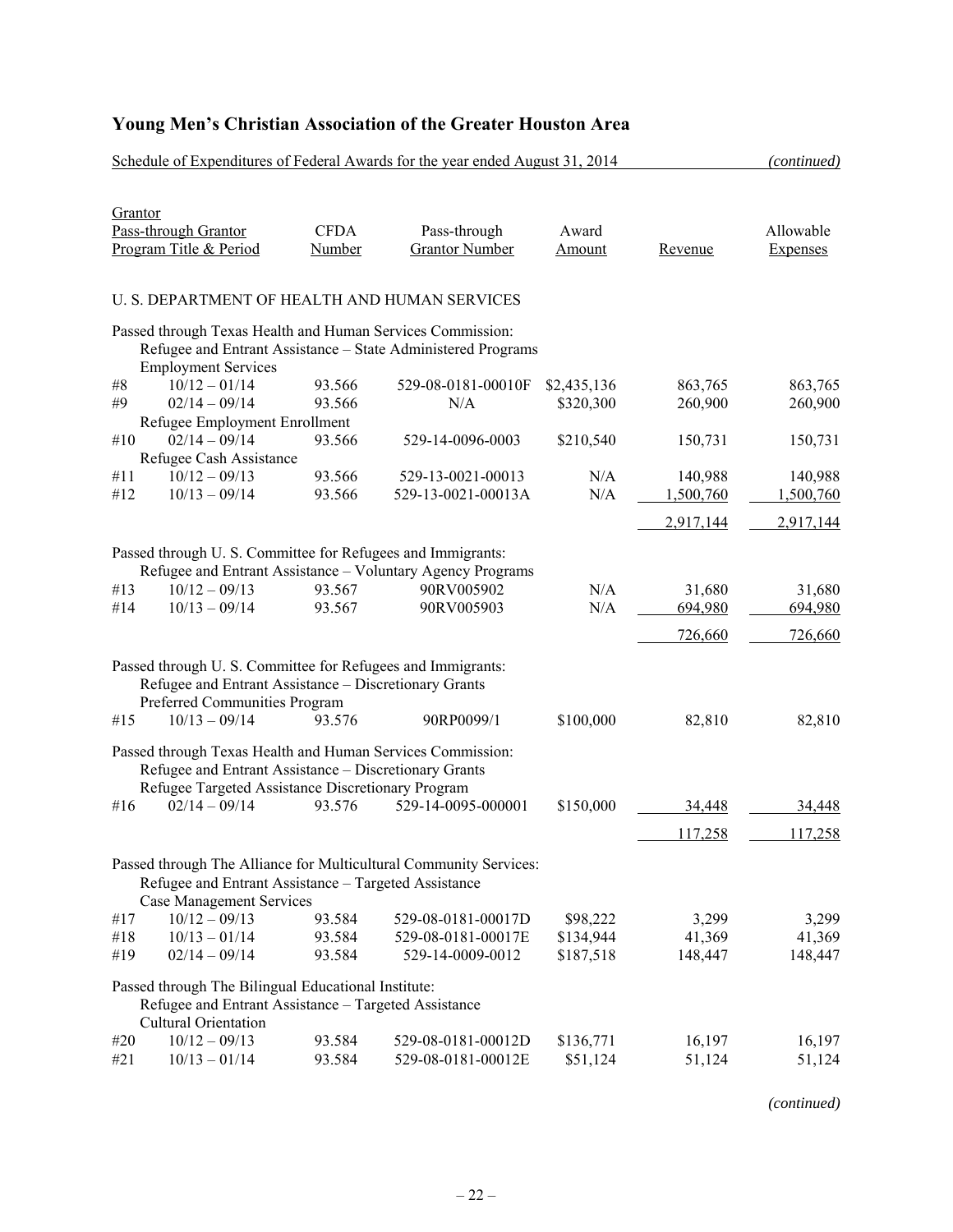| Schedule of Expenditures of Federal Awards for the year ended August 31, 2014 |                                                                                                                                        |                       |                                                           |                 | (continued) |                              |
|-------------------------------------------------------------------------------|----------------------------------------------------------------------------------------------------------------------------------------|-----------------------|-----------------------------------------------------------|-----------------|-------------|------------------------------|
| Grantor                                                                       | Pass-through Grantor<br>Program Title & Period                                                                                         | <b>CFDA</b><br>Number | Pass-through<br><b>Grantor Number</b>                     | Award<br>Amount | Revenue     | Allowable<br><b>Expenses</b> |
|                                                                               |                                                                                                                                        |                       | U. S. DEPARTMENT OF HEALTH AND HUMAN SERVICES (continued) |                 |             |                              |
|                                                                               | Passed through Texas Health and Human Services Commission:<br>Refugee and Entrant Assistance - Targeted Assistance<br>Pre-GED          |                       |                                                           |                 |             |                              |
| #22                                                                           | $02/14 - 09/14$                                                                                                                        | 93.584                | 529-14-0009-0000                                          | \$23,334        | 21,132      | 21.132                       |
|                                                                               |                                                                                                                                        |                       |                                                           |                 | 281,568     | 281,568                      |
| #23                                                                           | Passed through U.S. Committee for Refugees and Immigrants:<br>National Human Trafficking Victims Assistance Program<br>$10/12 - 09/13$ | 93.598                | 90ZV0101/01                                               | N/A             | 3,353       | 3,353                        |
| #24                                                                           | $10/13 - 09/14$                                                                                                                        | 93.598                | 90ZV0101/01                                               | N/A             | 43,079      | 43,079                       |
|                                                                               |                                                                                                                                        |                       |                                                           |                 | 46,432      | 46,432                       |
|                                                                               | Passed through U.S. Committee for Refugees and Immigrants:<br>Unaccompanied Alien Children Program                                     |                       |                                                           |                 |             |                              |
| #25                                                                           | $10/13 - 09/16$                                                                                                                        | 93.676                | 90ZU0081-01                                               | \$288,150       | 168,044     | 168,044                      |
|                                                                               | Total U.S. Department of Health and Human Services                                                                                     |                       |                                                           |                 | 4,257,106   | 4,257,106                    |
|                                                                               | U. S. DEPARTMENT OF HOMELAND SECURITY                                                                                                  |                       |                                                           |                 |             |                              |
| #26                                                                           | Direct Funding:<br>Citizenship Education and Training<br>$10/12 - 09/14$                                                               | 97.010                | 2012-CS-010-000031                                        | \$160,000       | 103,806     | 103,806                      |
|                                                                               | Total U.S. Department of Homeland Security                                                                                             |                       |                                                           |                 | 103,806     | 103,806                      |
|                                                                               | <b>TOTAL FEDERAL AWARDS</b>                                                                                                            |                       |                                                           |                 | 5,940,649   | 5,940,649                    |

*See accompanying notes to schedule of expenditures of federal awards.*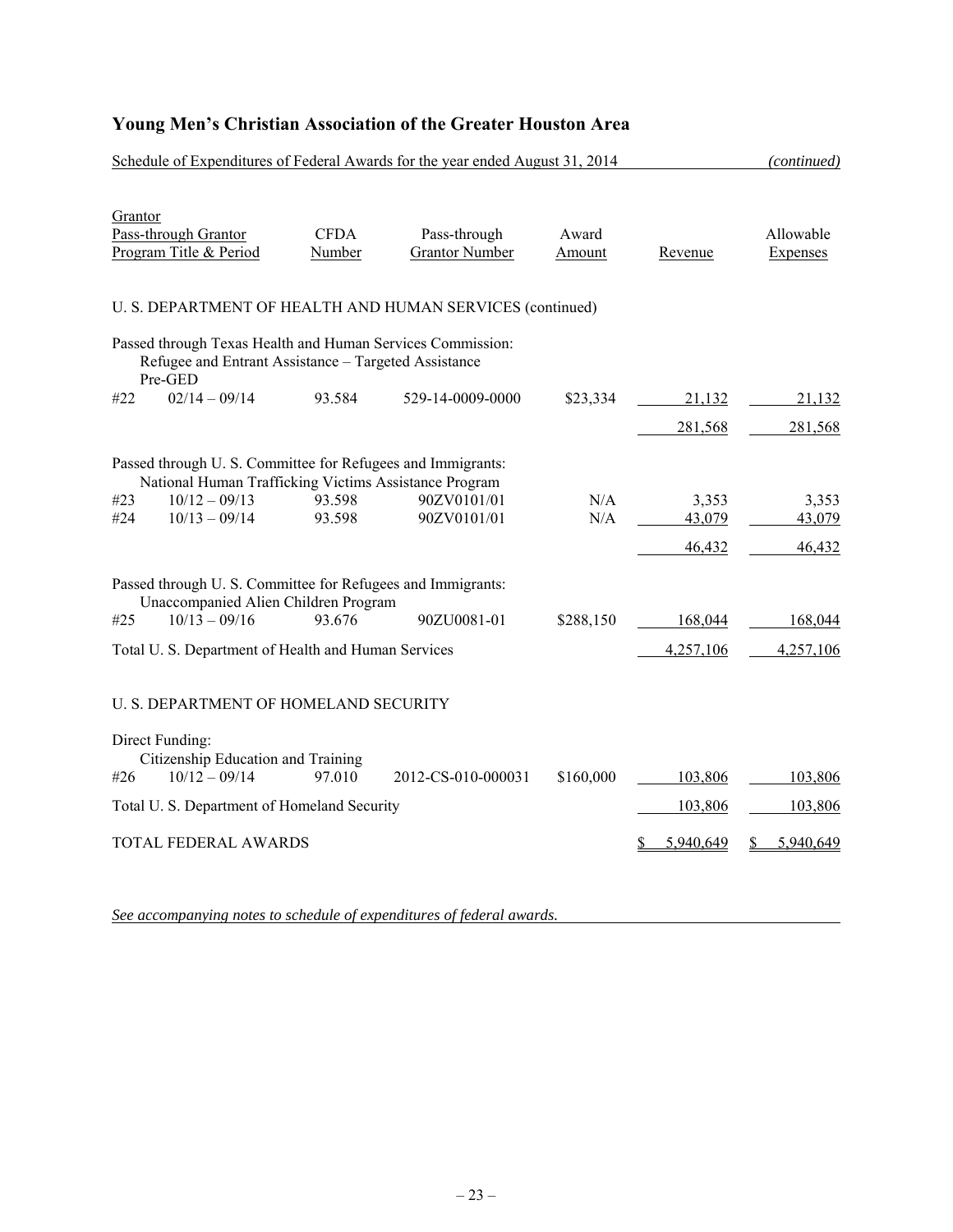Notes to Schedule of Expenditures of Federal Awards for the year ended August 31, 2014

#### **NOTE 1 – SIGNIFICANT ACCOUNTING POLICIES**

Basis of presentation – The schedule of expenditures of federal awards is prepared on the accrual basis of accounting. Allowable expenses include only amounts paid with federal funds. These programs are supplemented with funding from non-governmental sources. The information in this schedule is presented in accordance with the requirements of OMB Circular A-133, *Audits of States, Local Governments, and Non-Profit Organizations*. Allowable expenses are determined according to the standards of OMB Circular A-122, *Cost Principles for Non-Profit Organizations*, and are expensed in the Association's statement of activities in conformity with generally accepted accounting principles.

#### **NOTE 2 – SUBRECIPIENTS**

Of the federal expenditures presented in the schedule of expenditures of federal awards, the Association provided awards to subrecipients in the following contract:

|                                                                                                                                                          | <b>CFDA</b>   | <b>AMOUNT PROVIDED</b> |
|----------------------------------------------------------------------------------------------------------------------------------------------------------|---------------|------------------------|
| PROGRAM TITLE                                                                                                                                            | <b>NUMBER</b> | TO SUBRECIPIENTS       |
| U. S. DEPARTMENT OF HEALTH AND HUMAN SERVICES                                                                                                            |               |                        |
| Passed through Texas Health and Human Services Commission:<br>Refugee and Entrant Assistance – State Administered Programs<br><b>Employment Services</b> | 93.566        | \$899,459              |
|                                                                                                                                                          |               |                        |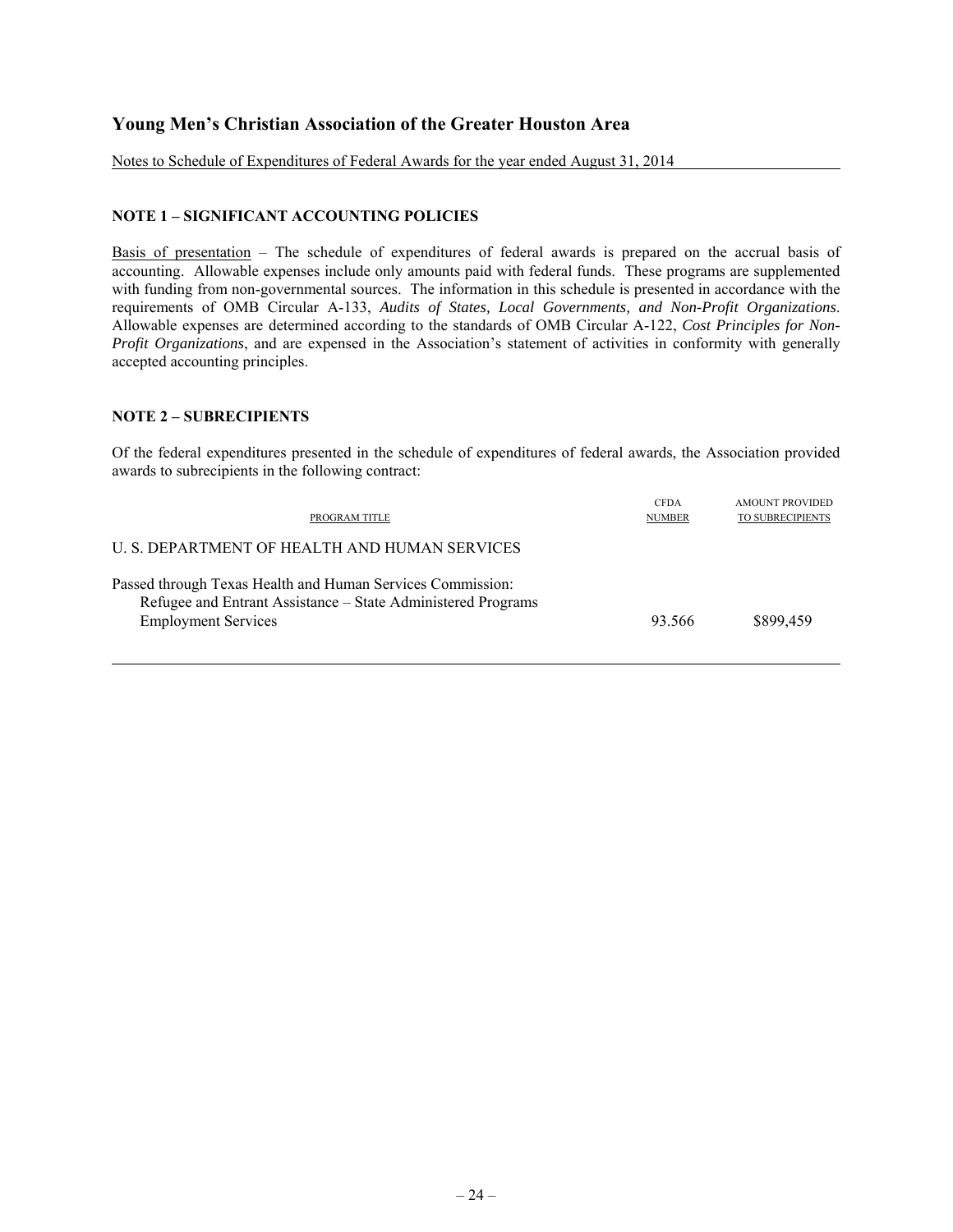

#### **Independent Auditors' Report on Internal Control Over Financial Reporting and on Compliance and Other Matters Based on an Audit of Financial Statements Performed in Accordance with** *Government Auditing Standards*

To the Board of Directors of

Young Men's Christian Association of the Greater Houston Area:

We have audited, in accordance with the auditing standards generally accepted in the United States of America and the standards applicable to financial audits contained in *Government Auditing Standards* issued by the Comptroller General of the United States, the financial statements of Young Men's Christian Association of the Greater Houston Area (the YMCA) which comprise the consolidated statements of financial position as of August 31, 2014 and the related consolidated statements of activities, of functional expenses, and of cash flows for the year then ended, and the related notes to the financial statements and have issued our report thereon dated December 16, 2014.

#### *Internal Control Over Financial Reporting*

In planning and performing our audit of the financial statements, we considered the YMCA's internal control over financial reporting (internal control) to determine the audit procedures that are appropriate in the circumstances for the purpose of expressing our opinion on the financial statements, but not for the purpose of expressing an opinion on the effectiveness of the YMCA's internal control. Accordingly, we do not express an opinion on the effectiveness of the YMCA's internal control.

A *deficiency in internal control* exists when the design or operation of a control does not allow management or employees, in the normal course of performing their assigned functions, to prevent, or detect and correct, misstatements on a timely basis. A *material weakness* is a deficiency, or a combination of deficiencies, in internal control such that there is a reasonable possibility that a material misstatement of the entity's financial statements will not be prevented, or detected and corrected on a timely basis. A *significant deficiency* is a deficiency, or a combination of deficiencies, in internal control that is less severe than a material weakness, yet important enough to merit attention by those charged with governance.

Our consideration of internal control was for the limited purpose described in the first paragraph of this section and was not designed to identify all deficiencies in internal control that might be material weaknesses or significant deficiencies. Given these limitations, during our audit we did not identify any deficiencies in internal control that we consider to be material weaknesses. However, material weaknesses may exist that have not been identified.

#### *Compliance and Other Matters*

As part of obtaining reasonable assurance about whether the YMCA's financial statements are free from material misstatement, we performed tests of its compliance with certain provisions of laws, regulations, contracts, and grant agreements, noncompliance with which could have a direct and material effect on the determination of financial statement amounts. However, providing an opinion on compliance with those provisions was not an objective of our audit, and accordingly, we do not express such an opinion. The results of our tests disclosed no instances of noncompliance or other matters that are required to be reported under *Government Auditing Standards*.

#### *Purpose of this Report*

The purpose of this report is solely to describe the scope of our testing of internal control and compliance and the results of that testing, and not to provide an opinion on the effectiveness of the entity's internal control or on compliance. This report is an integral part of an audit performed in accordance with *Government Auditing Standards* in considering the entity's internal control and compliance. Accordingly, this communication is not suitable for any other purpose.

Blazek & Vetterling

December 16, 2014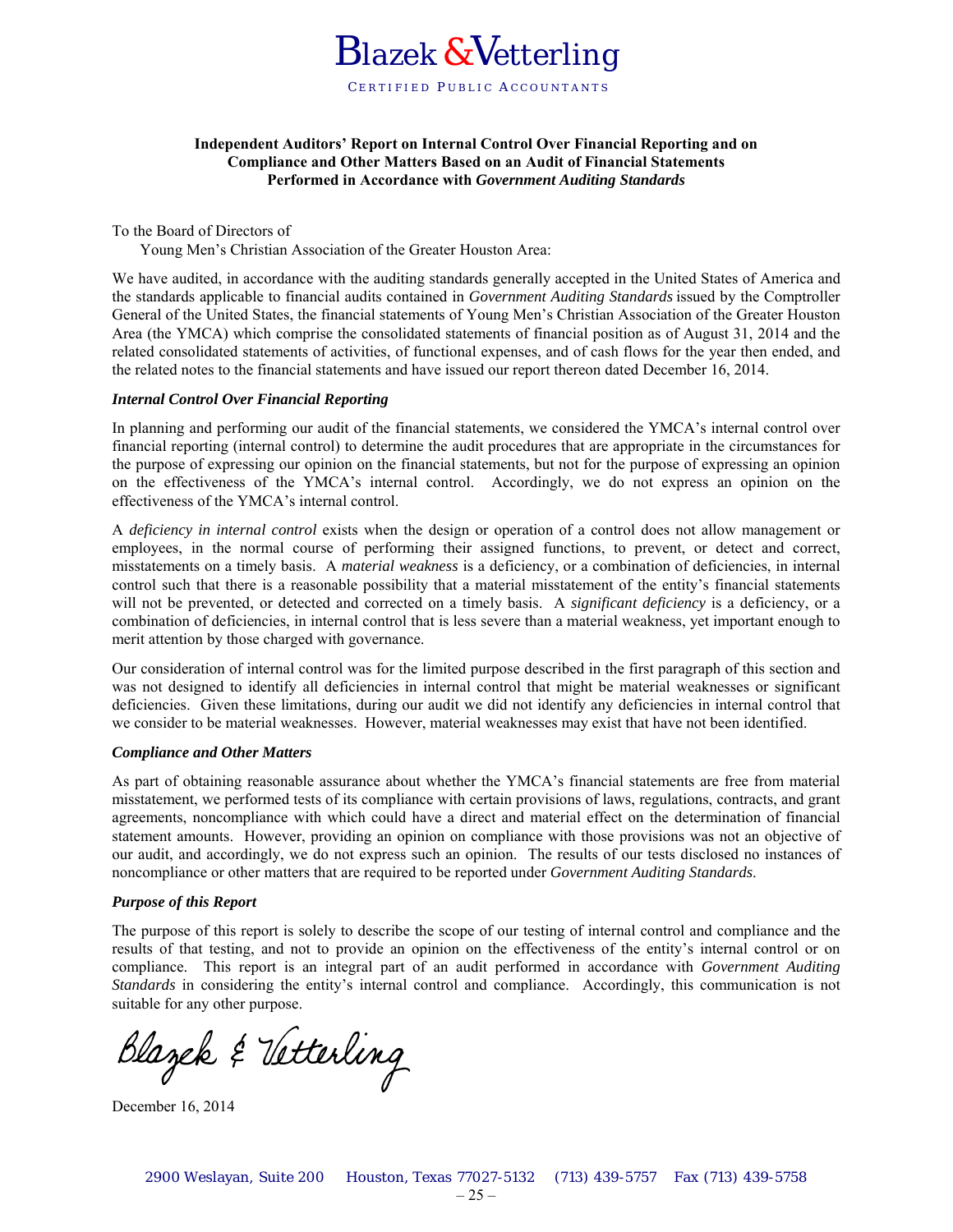

#### **Independent Auditors' Report on Compliance for Each Major Federal Program and Report on Internal Control Over Compliance Required by OMB Circular A-133**

To the Board of Directors of Young Men's Christian Association of the Greater Houston Area:

#### **Report on Compliance for Each Major Federal Program**

We have audited Young Men's Christian Association of the Greater Houston Area's (the YMCA) compliance with the types of compliance requirements described in the *OMB Circular A-133 Compliance Supplement* that could have a direct and material effect on each of the YMCA's major federal programs for the year ended August 31, 2014. The YMCA's major federal programs are identified in the summary of auditors' results section of the accompanying schedule of findings and questioned costs.

#### *Management's Responsibility*

Management is responsible for compliance with the requirements of laws, regulations, contracts, and grants applicable to its federal programs.

#### *Auditors' Responsibility*

Our responsibility is to express an opinion on compliance for each of the YMCA's major federal programs based on our audit of the types of compliance requirements referred to above. We conducted our audit of compliance in accordance with auditing standards generally accepted in the United States of America; the standards applicable to financial audits contained in *Government Auditing Standards*, issued by the Comptroller General of the United States; and OMB Circular A-133, *Audits of States, Local Governments, and Non-Profit Organizations*. Those standards and OMB Circular A-133 require that we plan and perform the audit to obtain reasonable assurance about whether noncompliance with the types of compliance requirements referred to above that could have a direct and material effect on a major federal program occurred. An audit includes examining, on a test basis, evidence about the YMCA's compliance with those requirements and performing such other procedures as we considered necessary in the circumstances.

We believe that our audit provides a reasonable basis for our opinion on compliance for each major federal program. However, our audit does not provide a legal determination of the YMCA's compliance.

#### *Opinion on Each Major Federal Program*

In our opinion, the YMCA complied, in all material respects, with the types of compliance requirements referred to above that could have a direct and material effect on each of its major federal programs for the year ended August 31, 2014.

#### **Report on Internal Control Over Compliance**

Management of the YMCA is responsible for establishing and maintaining effective internal control over compliance with the types of compliance requirements referred to above. In planning and performing our audit of compliance, we considered the YMCA's internal control over compliance with the types of requirements that could have a direct and material effect on each major federal program to determine the auditing procedures that are appropriate in the circumstances for the purpose of expressing an opinion on compliance for each major federal program and to test and report on internal control over compliance in accordance with OMB Circular A-133, but not for the purpose of expressing an opinion on the effectiveness of internal control over compliance. Accordingly, we do not express an opinion on the effectiveness of the YMCA's internal control over compliance.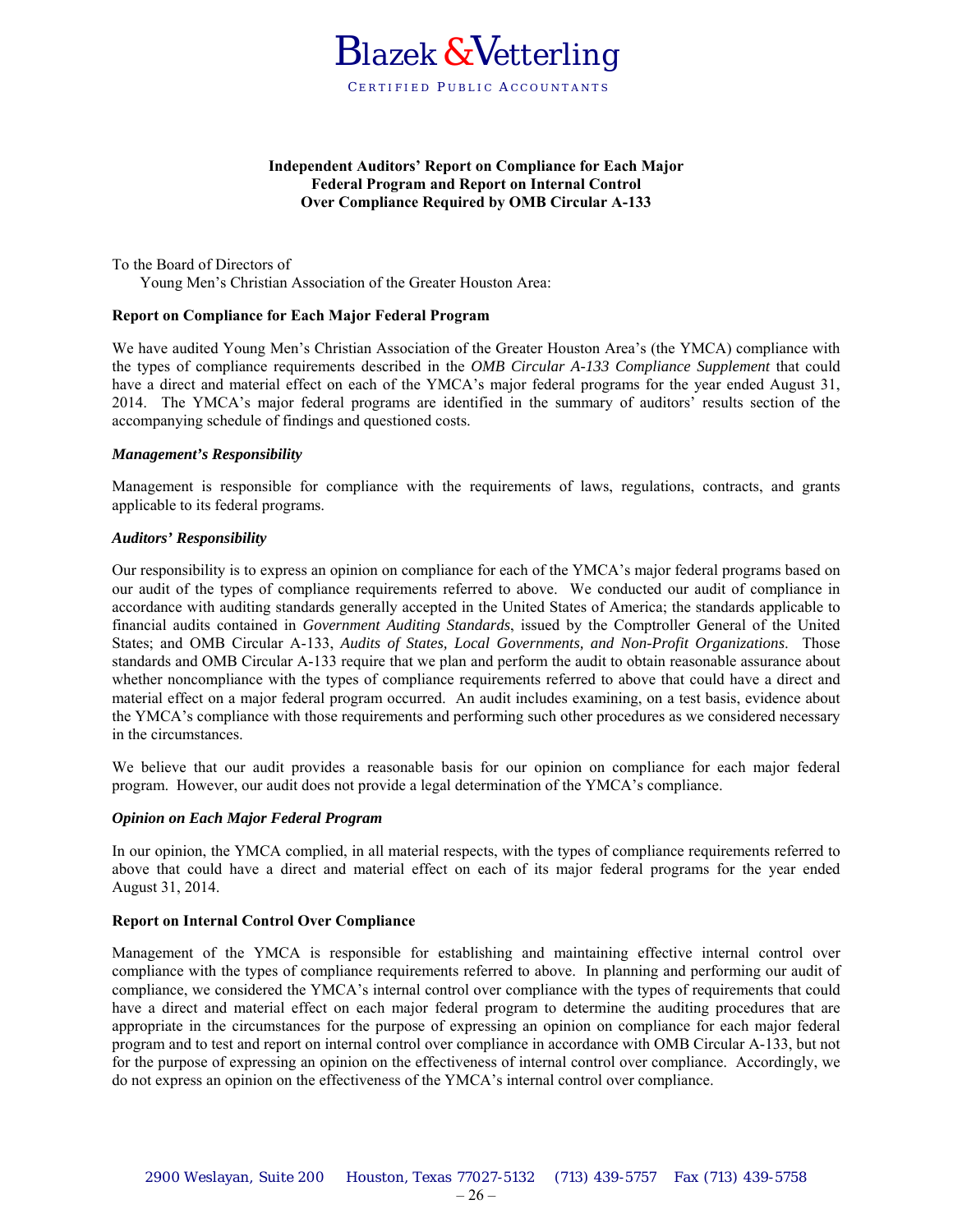A *deficiency in internal control over compliance* exists when the design or operation of a control over compliance does not allow management or employees, in the normal course of performing their assigned functions, to prevent, or detect and correct, noncompliance with a type of compliance requirement of a federal program on a timely basis. A *material weakness in internal control over compliance* is a deficiency, or combination of deficiencies, in internal control over compliance, such that there is a reasonable possibility that material noncompliance with a type of compliance requirement of a federal program will not be prevented, or detected and corrected, on a timely basis. A *significant deficiency in internal control over compliance* is a deficiency, or a combination of deficiencies, in internal control over compliance with a type of compliance requirement of a federal program that is less severe than a material weakness in internal control over compliance, yet important enough to merit attention by those charged with governance.

Our consideration of internal control over compliance was for the limited purpose described in the first paragraph of this section and was not designed to identify all deficiencies in internal control over compliance that might be material weaknesses or significant deficiencies. We did not identify any deficiencies in internal control over compliance that we consider to be material weaknesses. However, material weaknesses may exist that have not been identified.

The purpose of this report on internal control over compliance is solely to describe the scope of our testing of internal control over compliance and the results of that testing based on the requirements of OMB Circular A-133. Accordingly, this report is not suitable for any other purpose.

Blazek & Vetterling

December 16, 2014